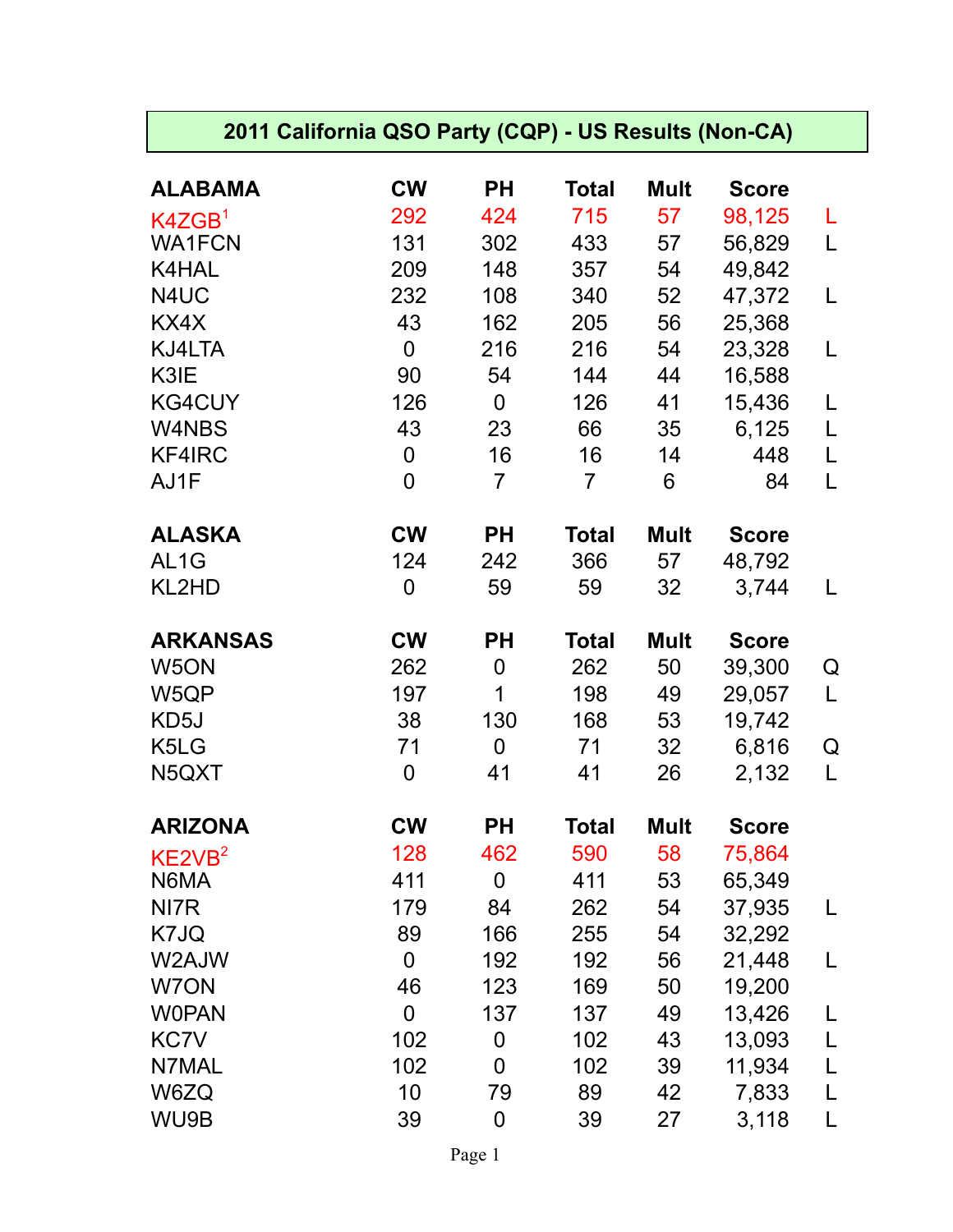| 2011 California QSO Party (CQP) - US Results (Non-CA) |                |             |              |                |              |              |
|-------------------------------------------------------|----------------|-------------|--------------|----------------|--------------|--------------|
| KD7OED                                                | 0              | 28          | 28           | 22             | 1,210        | L            |
| KY7M                                                  | 12             | 8           | 20           | 14             | 728          | L            |
| <b>KF7PKL</b>                                         | 0              | 22          | 22           | 16             | 704          |              |
| <b>WB7TPH</b>                                         | 0              | 21          | 21           | 16             | 672          |              |
| KF6GUG                                                | $\overline{0}$ | 1           | 1            | $\overline{2}$ | 4            |              |
| AA7V                                                  | 317            | 0           | 317          | 51             | 48,501       | M/S          |
| N7LR (+ W9CF)                                         | 170            | 165         | 335          | 57             | 47,880       | M/S          |
| <b>COLORADO</b>                                       | <b>CW</b>      | <b>PH</b>   | <b>Total</b> | <b>Mult</b>    | <b>Score</b> |              |
| <b>WOETT</b>                                          | 202            | 36          | 238          | 53             | 35,881       |              |
| <b>K0FX</b>                                           | 226            | 0           | 226          | 52             | 35,256       |              |
| <b>K7SCX</b>                                          | 192            | 0           | 192          | 49             | 28,224       | L            |
| <b>K0AE</b>                                           | 66             | 94          | 160          | 50             | 19,225       |              |
| <b>W0ZA</b>                                           | 139            | 0           | 139          | 43             | 17,866       | L            |
| <b>K0EU</b>                                           | 129            | 0           | 129          | 41             | 15,805       | L            |
| K <sub>2</sub> KR                                     | 0              | 159         | 159          | 47             | 14,899       |              |
| NO <sub>2</sub> D                                     | 104            | $\mathbf 0$ | 104          | 40             | 12,480       | Q            |
| <b>KR7C</b>                                           | 55             | 0           | 55           | 27             | 4,414        |              |
| <b>KOUK</b>                                           | 0              | 51          | 51           | 32             | 3,264        | L            |
| <b>NOORQ</b>                                          | $\overline{0}$ | 43          | 43           | 31             | 2,666        | L            |
| <b>NOTA</b>                                           | 289            | 218         | 507          | 57             | 74,214       | M/S          |
| <b>CONNECTICUT</b>                                    | <b>CW</b>      | <b>PH</b>   | <b>Total</b> | <b>Mult</b>    | <b>Score</b> |              |
| W1CTN                                                 | 70             | 355         | 425          | 58             | 53,273       |              |
| W <sub>2</sub> JU                                     | 174            | $\mathbf 0$ | 174          | 46             | 24,012       | L            |
| W1JQ                                                  | 141            | 39          | 180          | 47             | 23,476       | L            |
| NN <sub>1</sub> N                                     | 55             | 49          | 104          | 37             | 9,694        |              |
| YO7ARY                                                | 83             | $\mathbf 0$ | 83           | 33             | 8,167        |              |
| AB <sub>1</sub> OD                                    | 100            | 56          | 155          | 54             |              | 22,113 M/S L |
| <b>DELAWARE</b>                                       | <b>CW</b>      | <b>PH</b>   | <b>Total</b> | <b>Mult</b>    | <b>Score</b> |              |
| N3DXX                                                 | 110            | 117         | 227          | 46             | 25,875       |              |
| K <sub>1</sub> RY                                     | 0              | 114         | 114          | 40             | 9,080        | L            |
| <b>FLORIDA</b>                                        | <b>CW</b>      | <b>PH</b>   | <b>Total</b> | <b>Mult</b>    | <b>Score</b> |              |
| NF4A                                                  | 295            | 509         | 803          | 57             | 108,328      |              |
| N4IG                                                  | 343            | 149         | 491          | 56             | 74,172       | L            |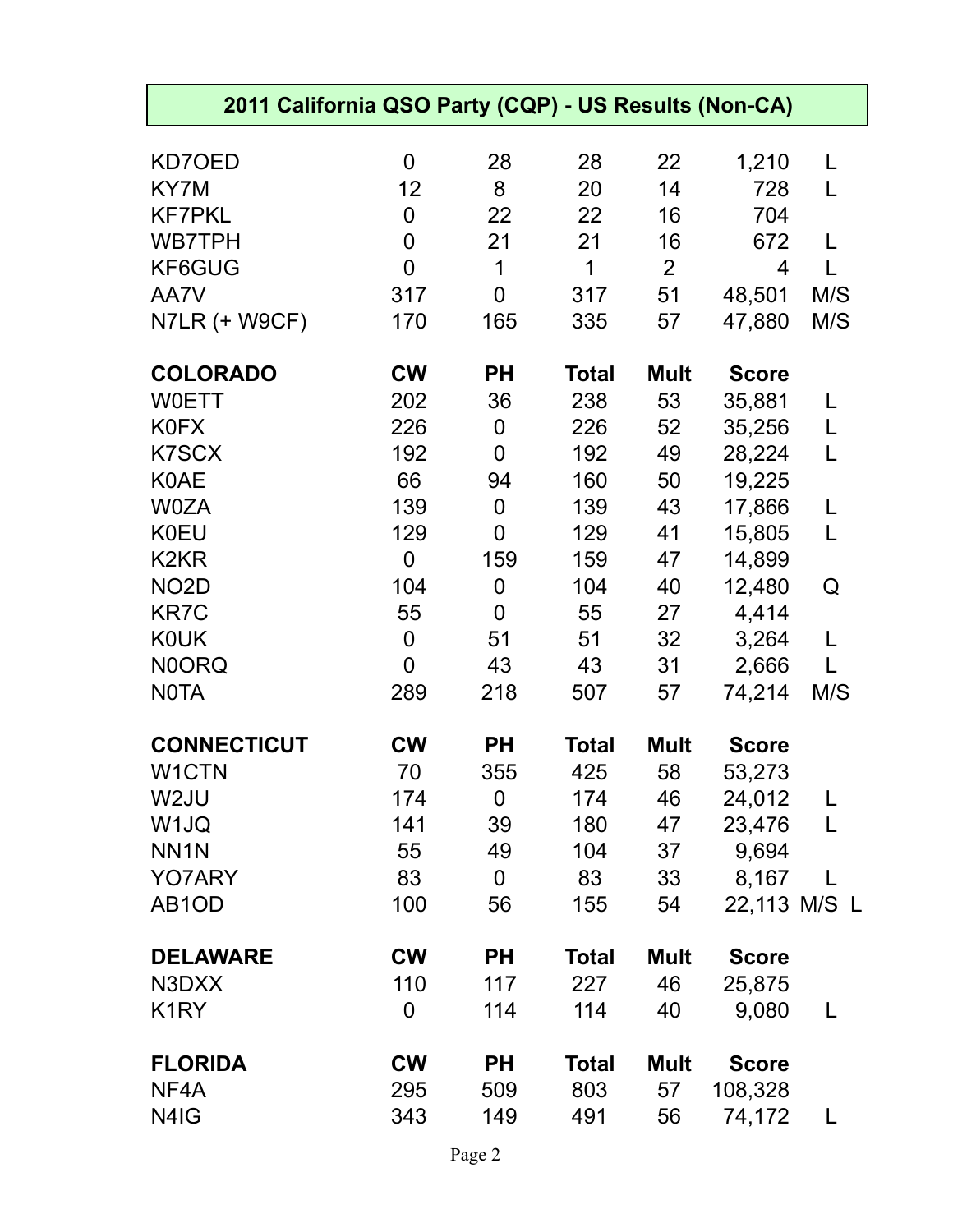| 2011 California QSO Party (CQP) - US Results (Non-CA) |                  |                |                |             |              |     |
|-------------------------------------------------------|------------------|----------------|----------------|-------------|--------------|-----|
|                                                       |                  |                |                |             |              |     |
| KN4Y                                                  | 125              | 0              | 125            | 45          | 16,807       | L   |
| K4MTI                                                 | 121<br>64        | 28             | 148            | 39          | 16,243       | Q   |
| N4DXI<br>N <sub>4</sub> BP                            |                  | 72<br>0        | 135            | 43          | 14,340       |     |
| K3TW                                                  | 100<br>68        | 47             | 100<br>115     | 40<br>40    | 12,000       | L   |
| NT4TS                                                 | $\mathbf 0$      |                | 135            | 43          | 11,880       |     |
| W6BSY                                                 |                  | 135            | 89             |             | 11,610       | Q   |
|                                                       | 79               | 11             |                | 37          | 9,490        | L   |
| K4JAF                                                 | $\boldsymbol{0}$ | 80             | 80             | 40          | 6,360        | L   |
| K4GOP                                                 | 0                | 71             | 71             | 35          | 4,935        | L   |
| N3LL                                                  | $\mathbf 0$      | 68             | 68             | 28          | 3,780        |     |
| NE8J                                                  | 47               | $\overline{0}$ | 47             | 25          | 3,525        |     |
| <b>KK4CIS</b>                                         | $\boldsymbol{0}$ | 50             | 50             | 28          | 2,800        | L   |
| KJ4ERZ                                                | $\mathbf 0$      | 35             | 35             | 22          | 1,540        | L   |
| W4IHI                                                 | 80               | 0              | 80             | 39          | 9,360        | M/S |
| <b>GEORGIA</b>                                        | <b>CW</b>        | <b>PH</b>      | <b>Total</b>   | <b>Mult</b> | <b>Score</b> |     |
| K4BAI                                                 | 377              | 581            | 957            | 58          | 132,849      |     |
| N <sub>4</sub> PN                                     | 274              | 508            | 782            | 58          | 106,604      |     |
| K <sub>1</sub> ZZI                                    | 480              | $\mathbf 0$    | 480            | 54          | 77,679       |     |
| NA4BW                                                 | 204              | 387            | 591            | 56          | 77,560       | L   |
| W4UCZ                                                 | 257              | 0              | 257            | 53          | 40,783       | L   |
| N4DU                                                  | 265              | 0              | 265            | 49          | 38,955       |     |
| N4GG                                                  | 181              | 0              | 181            | 47          | 25,450       |     |
| KU8E                                                  | 153              | 29             | 182            | 46          | 23,713       |     |
| <b>WA7DIA</b>                                         | $\mathbf 0$      | 150            | 150            | 52          | 15,600       | L   |
| WB5RYB                                                | 79               | 16             | 95             | 39          | 10,432       | L   |
| WB4SQ                                                 | $\boldsymbol{0}$ | 103            | 103            | 40          | 8,160        | L   |
| AA4GA                                                 | 69               | 0              | 69             | 29          | 6,003        | Q   |
| <b>WA2MBP</b>                                         | 49               | 0              | 49             | 27          | 3,969        | L   |
| KT4ZB                                                 | 0                | 53             | 53             | 24          | 2,544        | L   |
| N4BFR                                                 | $\overline{0}$   | 31             | 31             | 25          | 1,525        |     |
| KC4YBO                                                | $\overline{0}$   | $\overline{7}$ | $\overline{7}$ | 8           | 112          | L   |
| <b>KK4CPO</b>                                         | 1                | 0              | 1              | 1           | 3            | Q   |
| <b>HAWAII</b>                                         | <b>CW</b>        | <b>PH</b>      | <b>Total</b>   | <b>Mult</b> | <b>Score</b> |     |
| KH6LC <sup>3</sup> (AH6RE op)                         | 291              | 606            | 896            | 58          | 120,785      |     |
| KH7Y                                                  | 221              | 369            | 590            | 56          | 78,372       |     |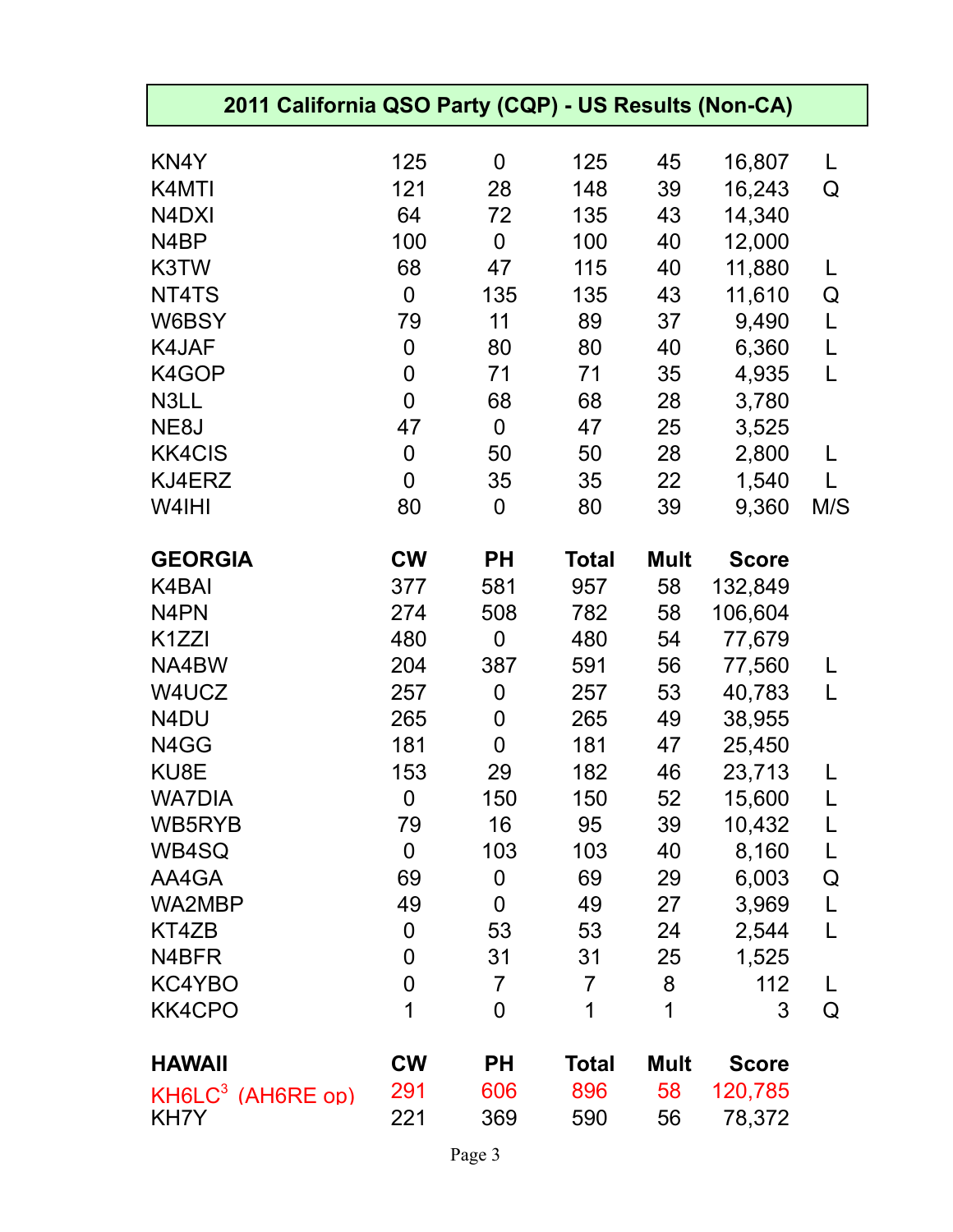|                 | 2011 California QSO Party (CQP) - US Results (Non-CA) |                |                |                |              |    |
|-----------------|-------------------------------------------------------|----------------|----------------|----------------|--------------|----|
| WH7GG           | $\mathbf 0$                                           | $\overline{7}$ | $\overline{7}$ | $\overline{7}$ | 98           | L  |
| <b>IOWA</b>     | <b>CW</b>                                             | <b>PH</b>      | <b>Total</b>   | <b>Mult</b>    | <b>Score</b> |    |
| <b>K0IO</b>     | 264                                                   | 92             | 356            | 52             | 50,700       | L  |
| <b>WIOWA</b>    | 151                                                   | $\mathbf 0$    | 151            | 45             | 20,385       | L  |
| <b>KD0LRG</b>   | $\mathbf 0$                                           | 48             | 48             | 31             | 2,945        | L  |
| <b>KD0PIO</b>   | $\overline{0}$                                        | 6              | 6              | 6              | 72           | L  |
| <b>IDAHO</b>    | <b>CW</b>                                             | <b>PH</b>      | <b>Total</b>   | <b>Mult</b>    | <b>Score</b> |    |
| WZ7Z            | $\mathbf 0$                                           | 103            | 103            | 42             | 8,652        | YL |
| <b>K7JAN</b>    | $\mathbf 0$                                           | 98             | 98             | 38             | 7,410        | L  |
| <b>W7EKG</b>    | $\overline{0}$                                        | 19             | 19             | 16             | 592          | L  |
| <b>ILLINOIS</b> | <b>CW</b>                                             | <b>PH</b>      | <b>Total</b>   | <b>Mult</b>    | <b>Score</b> |    |
| K9UIY           | 269                                                   | $\mathbf 0$    | 269            | 51             | 41,157       | L  |
| NV9X            | 179                                                   | 76             | 255            | 48             | 33,024       | L  |
| W9QL            | $\mathbf 0$                                           | 263            | 263            | 54             | 28,404       | L  |
| KB9AH           | $\overline{0}$                                        | 101            | 101            | 39             | 7,878        |    |
| K9PMV           | 58                                                    | 17             | 75             | 33             | 6,831        | L  |
| N9VPV           | $\overline{0}$                                        | 83             | 83             | 35             | 5,810        | L  |
| W9WE            | 57                                                    | 1              | 57             | 34             | 5,797        |    |
| W9EWZ           | 58                                                    | 0              | 58             | 29             | 5,002        | L  |
| <b>KC9UNL</b>   | $\overline{0}$                                        | 55             | 55             | 32             | 3,520        | L  |
| AB9OS           | 25                                                    | 20             | 45             | 24             | 2,760        |    |
| KB9O            | 16                                                    | 28             | 43             | 27             | 2,740        | L  |
| N9WEW           | $\mathbf 0$                                           | 52             | 52             | 24             | 2,472        | L  |
| N9IH            | $\boldsymbol{0}$                                      | 24             | 24             | 20             | 940          |    |
| <b>WA9OUE</b>   | $\mathbf 0$                                           | 3              | 3              | $\mathfrak{S}$ | 18           | L  |
| KE9EX           | $\overline{2}$                                        | $\overline{0}$ | $\overline{2}$ | $\overline{2}$ | 12           | L  |
| <b>INDIANA</b>  | <b>CW</b>                                             | <b>PH</b>      | <b>Total</b>   | <b>Mult</b>    | <b>Score</b> |    |
| W9IU            | 263                                                   | 368            | 630            | 57             | 86,782       |    |
| K9JWI           | 224                                                   | $\mathbf 0$    | 224            | 42             | 28,224       | L  |
| N9WKW           | 130                                                   | 93             | 223            | 48             | 27,576       | L  |
| N9FC            | 181                                                   | $\mathbf 0$    | 181            | 46             | 24,978       | L  |
| WW9DX           | 177                                                   | $\mathbf 0$    | 177            | 47             | 24,957       |    |
| W9CC            | 180                                                   | $\mathbf 0$    | 180            | 44             | 23,694       | L  |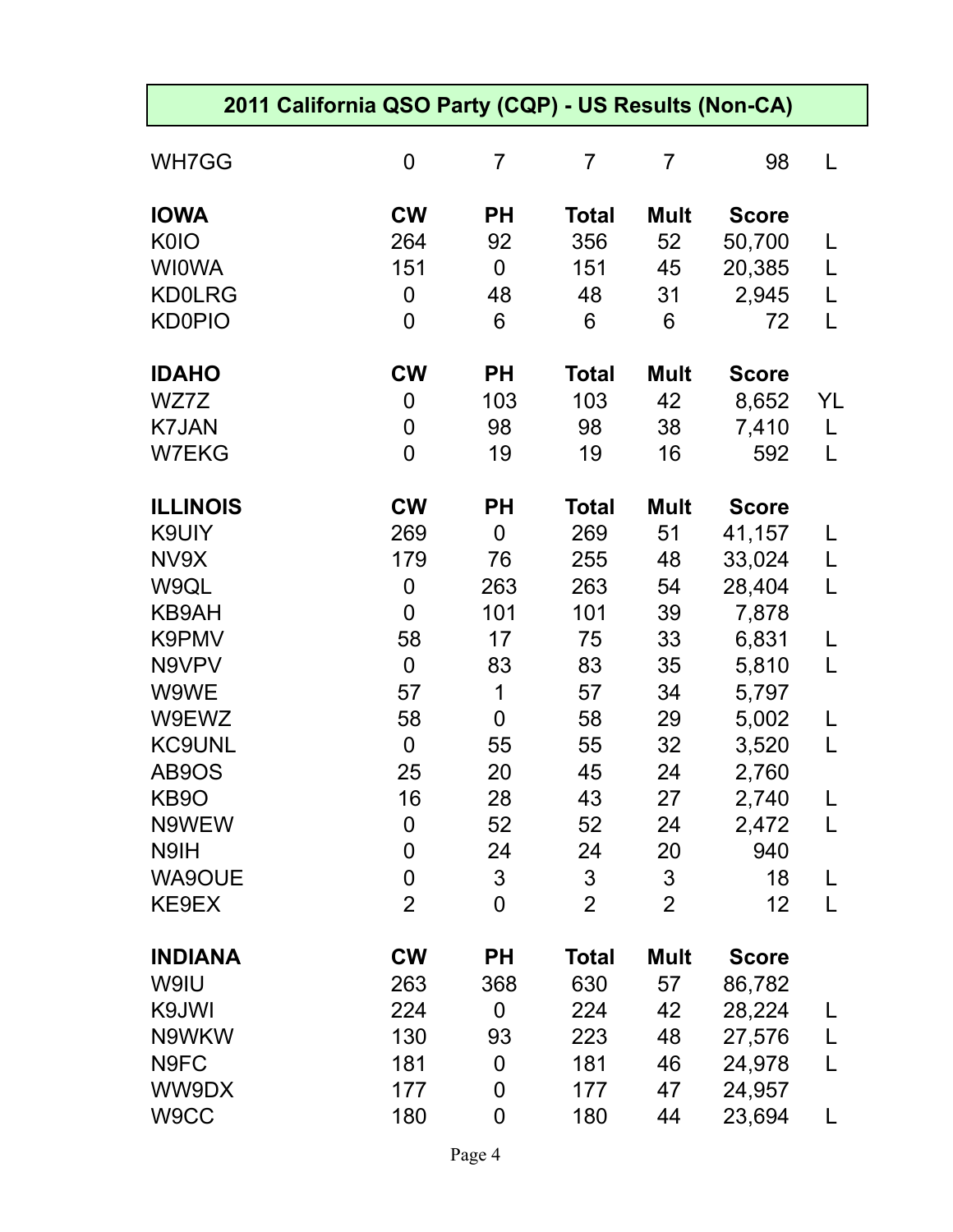| 2011 California QSO Party (CQP) - US Results (Non-CA) |                  |                |              |             |                         |        |  |
|-------------------------------------------------------|------------------|----------------|--------------|-------------|-------------------------|--------|--|
| KV9W                                                  | 0                | 218            | 218          | 50          | 21,800                  | L      |  |
| <b>KC9TTR</b>                                         | 0                | 99             | 99           | 39          | 7,683                   | L      |  |
| <b>KB9YGD</b>                                         | 16               | 74             | 89           | 36          | 6,966                   | L      |  |
| <b>K8NWD</b>                                          | 0                | 85             | 85           | 37          | 6,290                   | L      |  |
| N9FN                                                  | 0                | 70             | 70           | 33          | 4,587                   | L      |  |
| KG6NPB                                                | 0                | 66             | 66           | 34          | 4,488                   | L      |  |
| W9ILF                                                 | 39               | 13             | 52           | 27          | 3,834                   | Q      |  |
| KC9CQX                                                | 0                | 59             | 59           | 32          | 3,776                   | L      |  |
| KC9QDO                                                | 0                | 62             | 62           | 30          | 3,720                   | L      |  |
| KC9BXX                                                | 0                | 25             | 25           | 20          | 1,000                   |        |  |
| KD4ULW                                                | 0                | 20             | 20           | 13          | 520                     | L      |  |
| <b>KANSAS</b>                                         | <b>CW</b>        | <b>PH</b>      | <b>Total</b> | <b>Mult</b> |                         |        |  |
|                                                       | 225              |                |              | 58          | <b>Score</b><br>149,727 |        |  |
| $W\varnothing$ BH <sup>4</sup><br>WA5SWN              |                  | 952<br>127     | 1,177<br>127 |             |                         | L      |  |
|                                                       | $\boldsymbol{0}$ |                |              | 48          | 12,192                  | L      |  |
| <b>K0VBU</b><br>NY0T                                  | 70               | 40             | 110          | 38<br>44    | 10,963                  | L<br>L |  |
|                                                       | 0<br>0           | 105            | 105          |             | 9,240                   | L      |  |
| <b>KC0DEB</b>                                         |                  | 100            | 100          | 41          | 8,200                   |        |  |
| <b>KENTUCKY</b>                                       | <b>CW</b>        | <b>PH</b>      | <b>Total</b> | <b>Mult</b> | <b>Score</b>            |        |  |
| K4FT                                                  | 335              | $\mathbf 0$    | 335          | 51          | 51,255                  | L      |  |
| KJ4AOM                                                | 82               | 58             | 140          | 40          | 14,420                  | L      |  |
| K4WW                                                  | 38               | 111            | 149          | 41          | 13,776                  | L      |  |
| KC4WQ                                                 | $\overline{0}$   | 117            | 117          | 43          | 10,019                  |        |  |
| KB4BVP                                                | 0                | 58             | 58           | 28          | 3,248                   | L      |  |
| KC4YBO                                                | 0                | 18             | 18           | 15          | 525                     | L      |  |
| AJ4KI                                                 | 0                | 14             | 14           | 12          | 336                     |        |  |
| <b>LOUISIANA</b>                                      | <b>CW</b>        | <b>PH</b>      | <b>Total</b> | <b>Mult</b> | <b>Score</b>            |        |  |
| N <sub>5</sub> YE                                     | 241              | 202            | 443          | 51          | 57,400                  | L      |  |
| AC5O                                                  | 0                | 404            | 404          | 57          | 45,999                  |        |  |
| W5WJN                                                 | 227              | 0              | 227          | 49          | 33,369                  |        |  |
| WA5TRX                                                | 0                | 215            | 215          | 51          | 21,930                  | L      |  |
| W5WZ                                                  | 0                | 201            | 201          | 51          | 20,502                  |        |  |
| AF <sub>5</sub> P                                     | 25               | 151            | 176          | 45          | 16,965                  |        |  |
| W5PQ                                                  | 97               | $\overline{0}$ | 97           | 37          | 10,711                  | L      |  |
| N5HMH                                                 | 0                |                |              |             |                         |        |  |
|                                                       |                  | 38             | 38           | 27          | 2,052                   | L      |  |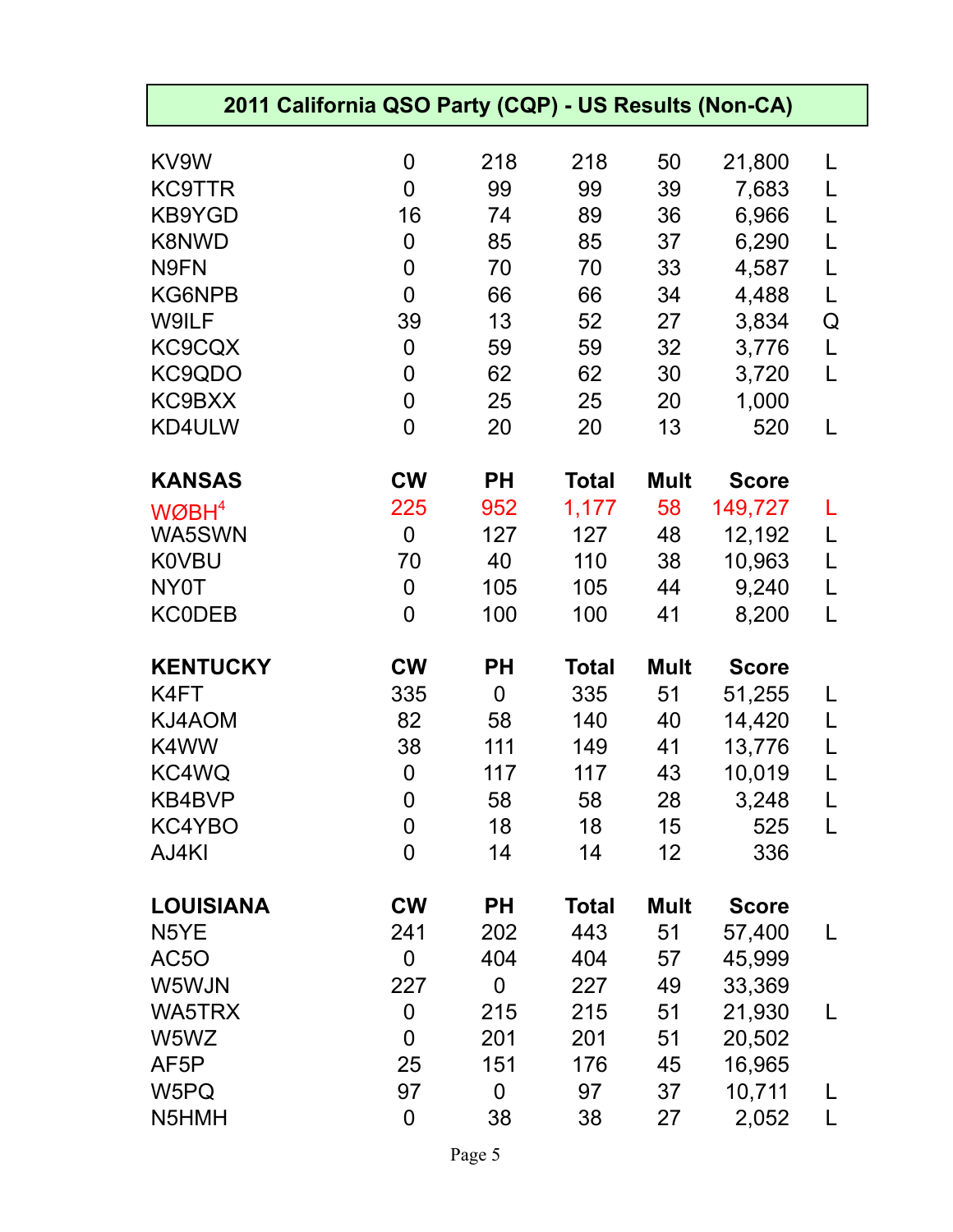## **2011 California QSO Party (CQP) - US Results (Non-CA)**

| <b>MASSACHUSETTS</b>          | <b>CW</b>      | <b>PH</b>        | Total        | <b>Mult</b> | <b>Score</b> |     |
|-------------------------------|----------------|------------------|--------------|-------------|--------------|-----|
| W1MA                          | 267            | 6                | 273          | 52          | 42,276       |     |
| KA1IOR                        | 114            | 213              | 327          | 53          | 40,704       |     |
| W <sub>1</sub> TO             | 148            | 32               | 180          | 48          | 24,384       | L   |
| K <sub>1</sub> TH             | 103            | 81               | 184          | 48          | 22,536       |     |
| K <sub>1</sub> XM             | 131            | $\boldsymbol{0}$ | 131          | 45          | 17,685       | L   |
| N <sub>1</sub> NN             | 125            | 0                | 125          | 39          | 14,625       | L   |
| W <sub>1UJ</sub>              | 100            | $\mathbf 0$      | 100          | 39          | 11,700       |     |
| W1CCE                         | 75             | $\mathbf 0$      | 75           | 39          | 8,716        | L   |
| <b>NU10</b>                   | $\mathbf 0$    | 76               | 76           | 34          | 5,168        |     |
| W1WEF                         | 32             | $\mathbf 0$      | 32           | 25          | 2,362        | L   |
| W <sub>1</sub> PL             | 0              | 25               | 25           | 20          | 1,000        | L   |
| <b>MARYLAND</b>               | <b>CW</b>      | <b>PH</b>        | <b>Total</b> | <b>Mult</b> | <b>Score</b> |     |
| <b>WA1LWS</b>                 | 381            | 0                | 381          | 54          | 61,722       | L   |
| N3UM                          | 270            | 0                | 270          | 52          | 42,042       |     |
| W <sub>2</sub> CDO            | 266            | $\mathbf 0$      | 266          | 50          | 39,900       |     |
| ND3D                          | 159            | 50               | 209          | 43          | 24,746       | L   |
| K3TN                          | 129            | $\boldsymbol{0}$ | 129          | 43          | 16,641       |     |
| N3XL                          | 89             | 8                | 97           | 36          | 10,152       |     |
| <b>MAINE</b>                  | <b>CW</b>      | <b>PH</b>        | <b>Total</b> | <b>Mult</b> | <b>Score</b> |     |
| K <sub>1</sub> IMI            | 203            | 34               | 237          | 51          | 34,450       |     |
| N <sub>1</sub> OXA            | $\mathbf 0$    | 144              | 144          | 47          | 13,536       | L   |
| K1PQS                         | 113            | $\boldsymbol{0}$ | 113          | 38          | 12,882       | L   |
| K1YSY                         | $\mathbf 0$    | 102              | 102          | 42          | 8,526        |     |
| KE <sub>1</sub> Q             | 0              | 73               | 73           | 34          | 4,964        |     |
| K <sub>1</sub> J <sub>B</sub> | 34             | 92               | 126          | 47          | 13,442       | M/S |
| <b>MICHIGAN</b>               | <b>CW</b>      | <b>PH</b>        | <b>Total</b> | <b>Mult</b> | <b>Score</b> |     |
| K8KHZ                         | 19             | 346              | 365          | 57          | 42,636       |     |
| K8MM                          | 141            | 98               | 239          | 57          | 35,283       |     |
| NF8J                          | 11             | 227              | 238          | 53          | 25,758       |     |
| N8XX                          | 93             | 18               | 111          | 41          | 12,853       |     |
| KJ8O                          | $\overline{0}$ | 127              | 127          | 40          | 10,160       |     |
| W8CAG                         | 78             | 0                | 78           | 43          | 9,997        |     |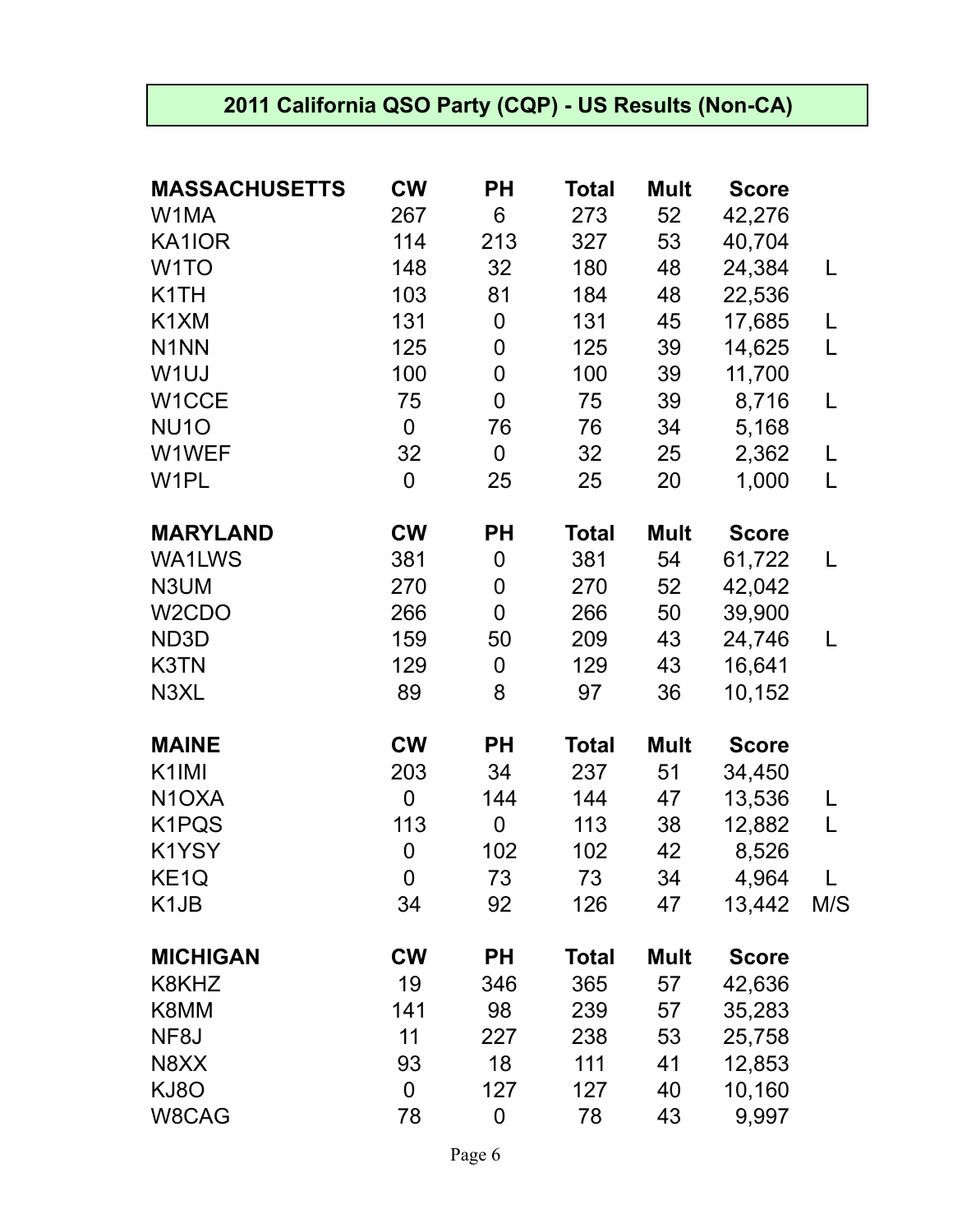| 2011 California QSO Party (CQP) - US Results (Non-CA) |                |                  |              |             |              |            |  |
|-------------------------------------------------------|----------------|------------------|--------------|-------------|--------------|------------|--|
| AA8N                                                  | 0              | 94               | 94           | 42          | 7,854        |            |  |
| WV8A                                                  | 70             | $\mathbf 0$      | 70           | 35          | 7,297        |            |  |
| <b>KOMPH</b>                                          | 46             | 38               | 84           | 31          | 6,634        |            |  |
| KD8CAO                                                | $\mathbf 0$    | 73               | 73           | 44          | 6,380        |            |  |
| AC8ZX                                                 | $\overline{0}$ | 77               | 77           | 41          | 6,273        |            |  |
| K8GT                                                  | 51             | $\mathbf 0$      | 51           | 27          | 4,090        |            |  |
| NF8M                                                  | 40             | $\mathbf 0$      | 40           | 25          | 2,962        |            |  |
| N8CBW                                                 | $\mathbf 0$    | 40               | 40           | 26          | 2,080        | M          |  |
| AI9I                                                  | 13             | 19               | 31           | 19          | 1,415        |            |  |
| KC8UCH                                                | $\mathbf 0$    | 1                | 1            | 1           | 2            |            |  |
| N8AMM                                                 | 15             | 73               | 88           | 45          | 8,550        | M/M        |  |
| N8AMM ops = N8AMM, K8AQM, KB8ECG, KD8QWB              |                |                  |              |             |              |            |  |
|                                                       |                |                  |              |             |              |            |  |
| <b>MINNESOTA</b>                                      | <b>CW</b>      | <b>PH</b>        | <b>Total</b> | <b>Mult</b> | <b>Score</b> |            |  |
| ND <sub>0C</sub> *                                    | 222            | 344              | 566          | 56          | 75,824       | <b>QRP</b> |  |
| <b>K0RC</b>                                           | 248            | 247              | 495          | 58          | 71,746       |            |  |
| K0AD                                                  | 157            | 105              | 262          | 53          | 36,013       |            |  |
| <b>NOHJZ</b>                                          | 40             | 95               | 135          | 49          | 15,141       | L          |  |
| K0PC                                                  | 77             | $\boldsymbol{0}$ | 77           | 35          | 8,085        | L          |  |
| <b>NOXW</b>                                           | 68             | 0                | 68           | 39          | 7,897        | L          |  |
| W6GMT                                                 | 58             | $\mathbf 0$      | 58           | 29          | 5,046        | L          |  |
| <b>KC0VFP</b>                                         | 0              | 60               | 60           | 36          | 4,320        |            |  |
| KE4KE                                                 | $\overline{0}$ | 45               | 45           | 27          | 2,403        |            |  |
| WA0MHJ                                                | 9              | $\overline{7}$   | 16           | 12          | 492          |            |  |
| <b>MISSOURI</b>                                       | <b>CW</b>      | <b>PH</b>        | <b>Total</b> | <b>Mult</b> | <b>Score</b> |            |  |
| K0JPL                                                 | 310            | 444              | 754          | 58          | 105,357      |            |  |
| KIOI                                                  | 273            | 186              | 459          | 58          | 68,991       |            |  |
| <b>WD0ECO</b>                                         | 79             | 240              | 318          | 56          | 40,012       | L          |  |
| <b>NIOR</b>                                           | 207            | 73               | 280          | 50          | 38,300       |            |  |
| W0AO                                                  | 76             | 155              | 230          | 50          | 26,775       |            |  |
| <b>KI0HA</b>                                          | 0              | 162              | 162          | 49          | 15,876       |            |  |
| <b>KF0F</b>                                           | $\overline{0}$ | 146              | 146          | 47          | 13,677       | L          |  |
| N0AX                                                  | 115            | $\Omega$         | 115          | 39          | 13,396       | L          |  |
| W7KAM                                                 | 0              | 150              | 150          | 43          | 12,900       | L          |  |
| <b>KC0HPM</b>                                         | $\overline{0}$ | 108              | 108          | 41          | 8,856        |            |  |
| <b>W0YZZ</b>                                          | 49             | 29               | 77           | 42          | 8,505        |            |  |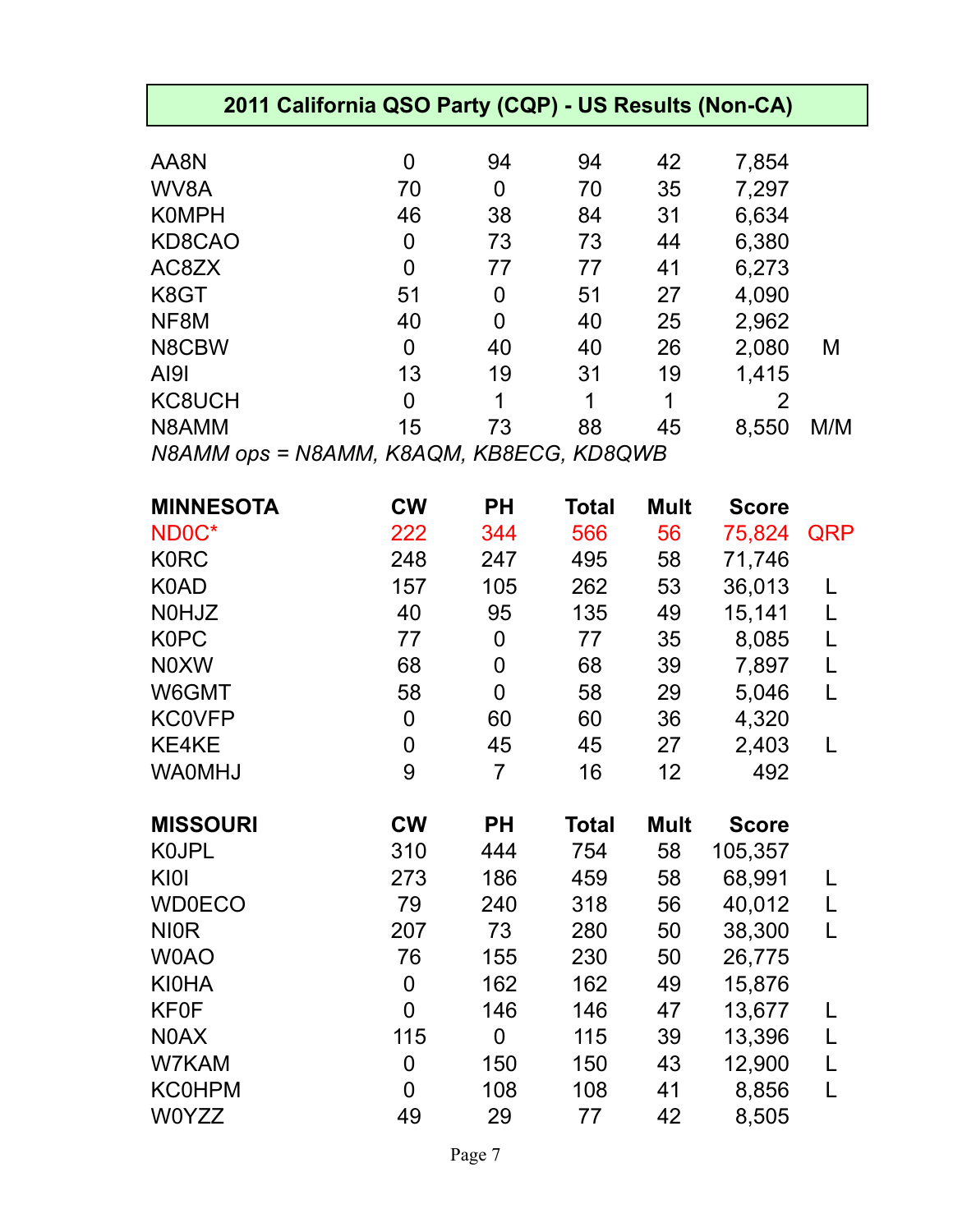| 2011 California QSO Party (CQP) - US Results (Non-CA) |                |           |              |             |              |              |
|-------------------------------------------------------|----------------|-----------|--------------|-------------|--------------|--------------|
| <b>AC0PP</b>                                          | 5              | 82        | 87           | 39          | 6,981        | L            |
| N0XG                                                  | 0              | 56        | 56           | 29          | 3,219        | L            |
| W9AAC                                                 | $\overline{0}$ | 46        | 46           | 32          | 2,944        |              |
| K <sub>2</sub> HT                                     | 28             | 13        | 41           | 23          | 2,495        |              |
| <b>WONFS</b>                                          | $\Omega$       | 43        | 43           | 27          | 2,322        |              |
| K5QQ (+ KC0YLK)                                       | 237            | 171       | 408          | 58          |              | 61,074 M/M L |
| <b>MISSISSIPPI</b>                                    | <b>CW</b>      | <b>PH</b> | <b>Total</b> | <b>Mult</b> | <b>Score</b> |              |
| AG5Z                                                  | 3              | 174       | 177          | 49          | 17,444       |              |
| <b>MONTANA</b>                                        | <b>CW</b>      | <b>PH</b> | <b>Total</b> | <b>Mult</b> | <b>Score</b> |              |
| K6PJ                                                  | 128            | 115       | 243          | 49          | 30,037       |              |
| NT7R                                                  | 160            | 15        | 175          | 48          | 24,432       | L            |
| K7BG                                                  | 167            | 0         | 167          | 47          | 23,547       | L            |
| N3RC                                                  | 92             | 51        | 142          | 49          | 18,399       |              |
| W7WOF                                                 | $\overline{0}$ | 170       | 170          | 50          | 17,000       | L            |
| NE4RD                                                 | 1              | 106       | 107          | 48          | 10,320       | L            |
| <b>NEBRASKA</b>                                       | <b>CW</b>      | <b>PH</b> | <b>Total</b> | <b>Mult</b> | <b>Score</b> |              |
| <b>KC0JRW</b>                                         | 0              | 213       | 213          | 54          | 22,950       | L            |
| <b>WD0BGZ</b>                                         | $\overline{0}$ | 117       | 117          | 43          | 10,019       | L            |
| <b>WOPQ</b>                                           | 58             | 0         | 58           | 40          | 6,960        | Q            |
| <b>NFON</b>                                           | 15             | 9         | 24           | 24          | 1,512        | L            |
| <b>NEVADA</b>                                         | <b>CW</b>      | <b>PH</b> | <b>Total</b> | <b>Mult</b> | <b>Score</b> |              |
| W7RN                                                  | 174            | 158       | 332          | 56          | 46,928       |              |
| K7ACZ                                                 | 0              | 108       | 108          | 42          | 9,072        | L            |
| WU6W                                                  | 1              | 103       | 103          | 40          | 8,260        |              |
| N7UR                                                  | $\overline{0}$ | 89        | 89           | 41          | 7,298        |              |
| WM7Y                                                  | $\overline{0}$ | 66        | 66           | 34          | 4,488        | L            |
| W6NF                                                  | $\overline{0}$ | 56        | 56           | 29          | 3,219        | L            |
| <b>NEW HAMPSHIRE</b>                                  | <b>CW</b>      | <b>PH</b> | <b>Total</b> | <b>Mult</b> | <b>Score</b> |              |
| AE1P <sup>5</sup>                                     | 208            | 291       | 499          | 58          | 69,890       |              |
| N1KWF                                                 | 68             | 143       | 211          | 57          | 27,873       |              |
| AE1T                                                  | 127            | 57        | 184          | 46          | 22,770       |              |
| W1END                                                 | 162            | 0         | 162          | 46          | 22,287       |              |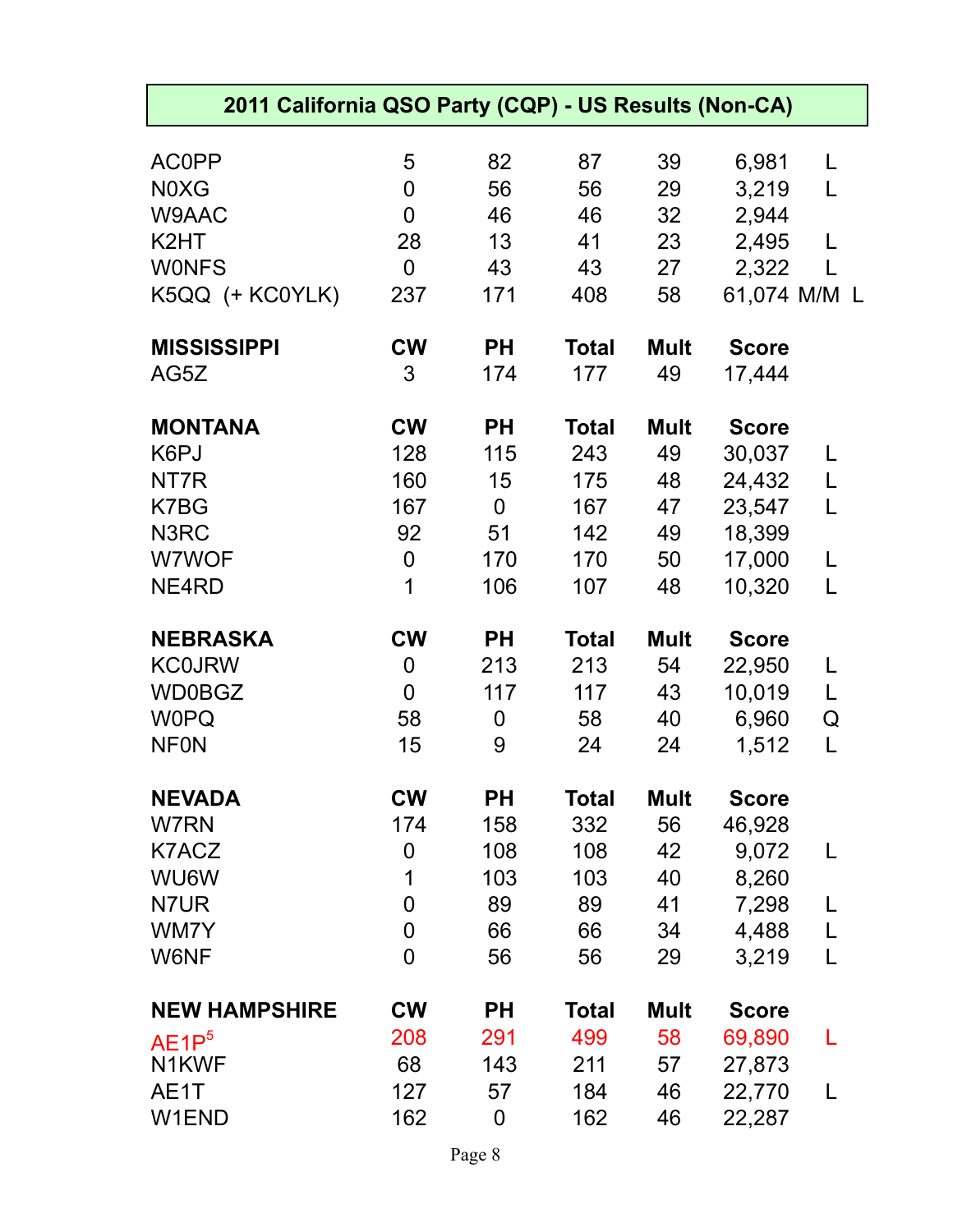| 2011 California QSO Party (CQP) - US Results (Non-CA) |                  |                |              |                |              |             |
|-------------------------------------------------------|------------------|----------------|--------------|----------------|--------------|-------------|
|                                                       |                  |                |              |                |              |             |
| AA1CA                                                 | 141              | $\overline{0}$ | 141          | 48             | 20,304       | Q           |
| N1XUQ                                                 | $\overline{0}$   | 30             | 30           | 21             | 1,260        | L           |
| <b>NEW JERSEY</b>                                     | <b>CW</b>        | <b>PH</b>      | <b>Total</b> | <b>Mult</b>    | <b>Score</b> |             |
| $N2MM^6$                                              | 276              | 463            | 738          | 58             | 101,587      |             |
| W2LE                                                  | 291              | 142            | 433          | 56             | 64,736       |             |
| W2LHL                                                 | 135              | $\overline{7}$ | 142          | 51             | 21,369       | L           |
| K2MK                                                  | 138              | 38             | 176          | 43             | 21,027       |             |
| N <sub>2</sub> N <sub>C</sub>                         | 93               | 50             | 143          | 42             | 15,855       |             |
| N <sub>2</sub> ED                                     | 70               | 74             | 144          | 42             | 15,036       |             |
| W <sub>2</sub> CVW                                    | 59               | $\overline{0}$ | 59           | 29             | 5,133        |             |
| KD2MX                                                 | 50               | 0              | 50           | 28             | 4,200        |             |
| K <sub>1</sub> S <sub>XD</sub>                        | 11               | $\mathbf 0$    | 11           | 18             | 594          |             |
| N <sub>2</sub> NT                                     | 343              | 507            | 850          | 58             | 118,407      | M/S         |
| N <sub>2</sub> UU                                     | 54               | $\mathbf 0$    | 54           | $\overline{0}$ |              | 0. Checklog |
| <b>NEW MEXICO</b>                                     | <b>CW</b>        | <b>PH</b>      | <b>Total</b> | <b>Mult</b>    | <b>Score</b> |             |
| <b>WA5ZUP</b>                                         | $\mathbf 0$      | 575            | 575          | 57             | 65,493       |             |
| K7IA                                                  | 184              | 113            | 297          | 54             | 42,012       | L           |
| W5TTE                                                 | 135              | 62             | 197          | 49             | 25,921       | L           |
| N9WL                                                  | 0                | 125            | 125          | 49             | 12,250       | L           |
| NK5W                                                  | 0                | 74             | 74           | 44             | 6,468        |             |
| K8TE                                                  | $\overline{0}$   | 24             | 24           | 15             | 705          |             |
| <b>NEW YORK</b>                                       | <b>CW</b>        | <b>PH</b>      | <b>Total</b> | <b>Mult</b>    | <b>Score</b> |             |
| N <sub>2</sub> CU                                     | 390              | $\mathbf 0$    | 390          | 54             | 63,099       |             |
| KA2AAM                                                | $\mathbf 0$      | 352            | 352          | 58             | 40,774       | L           |
| W6XR                                                  | 196              | 102            | 297          | 49             | 38,685       |             |
| W2RR                                                  | 212              | $\overline{0}$ | 212          | 47             | 29,821       |             |
| N <sub>2FJ</sub>                                      | 74               | 95             | 169          | 52             | 21,346       |             |
| N <sub>2</sub> YBB                                    | $\mathbf 0$      | 184            | 184          | 54             | 19,872       | L           |
| <b>WA2MCR</b>                                         | 53               | 99             | 151          | 47             | 16,661       |             |
| N2JNZ                                                 | 103              | 0              | 103          | 47             | 14,523       | Q           |
| N <sub>2</sub> UN                                     | 113              | 9              | 122          | 40             | 14,220       |             |
| WB2ABD                                                | 110              | 1              | 111          | 40             | 13,220       |             |
| N <sub>1EU</sub>                                      | 32               | 96             | 128          | 39             | 11,232       |             |
| AB2TC                                                 | $\boldsymbol{0}$ | 125            | 125          | 43             | 10,707       |             |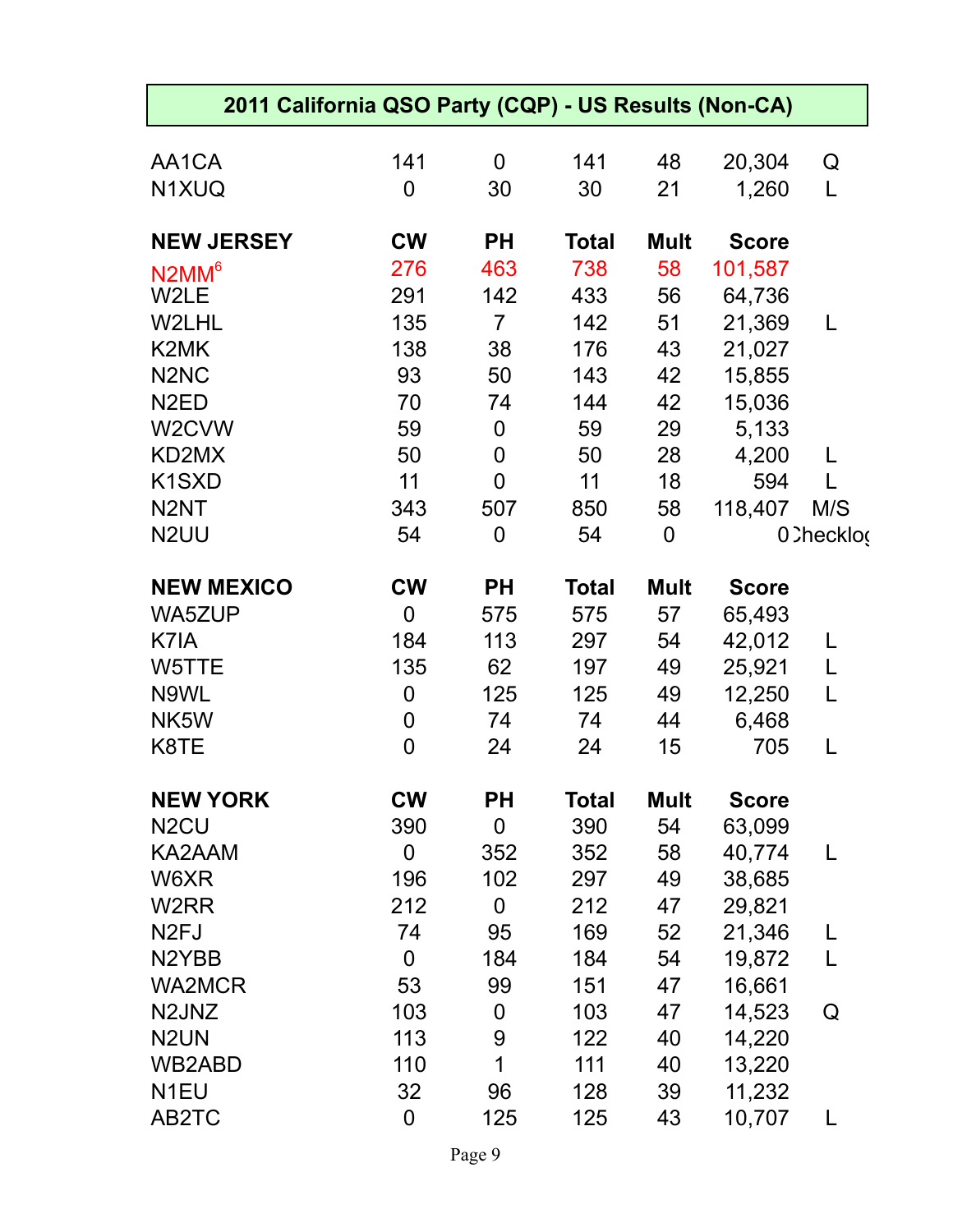| 2011 California QSO Party (CQP) - US Results (Non-CA) |                |                |                |                |               |   |
|-------------------------------------------------------|----------------|----------------|----------------|----------------|---------------|---|
| W2WGK                                                 | 0              | 110            | 110            | 42             | 9,240         | L |
| N2SQW                                                 | $\overline{0}$ | 109            | 109            | 41             | 8,897         |   |
| AE2NG                                                 | $\mathbf 0$    | 102            | 102            | 42             | 8,568         |   |
| N <sub>2</sub> ZN                                     | 42             | 9              | 51             | 27             | 3,847         |   |
| <b>KR2AA</b>                                          | 45             | $\mathbf 0$    | 45             | 28             | 3,780         |   |
| NA <sub>2</sub> X                                     | 19             | 29             | 48             | 31             | 3,534         | L |
| N <sub>2</sub> JJ                                     | 35             | $\overline{0}$ | 35             | 27             | 2,794         | L |
| <b>KC2TFI</b>                                         | $\overline{0}$ | 38             | 38             | 24             | 1,824         |   |
| W2TB                                                  | 13             | 22             | 35             | 21             | 1,743         |   |
| NQ2W                                                  | 16             | $\overline{0}$ | 16             | 15             | 697           | Q |
| <b>K2MKD</b>                                          | $\overline{0}$ | 19             | 19             | 16             | 592           |   |
| K2EL                                                  | 10             | $\mathbf 0$    | 10             | 8              | 228           |   |
| K <sub>2</sub> SSS                                    | 398            | 293            | 690            | 58             | 103,095 M/S L |   |
| <b>NORTH CAROLINA</b>                                 | <b>CW</b>      | <b>PH</b>      | <b>Total</b>   | <b>Mult</b>    | <b>Score</b>  |   |
| WX4G <sup>7</sup>                                     | 293            | 566            | 859            | 58             | 116,638       |   |
| AD4L                                                  | $\overline{0}$ | 374            | 374            | 57             | 42,579        |   |
| AA4NC                                                 | 75             | 141            | 216            | 56             | 28,308        |   |
| KA1ARB                                                | $\mathbf 0$    | 209            | 209            | 50             | 20,900        |   |
| K4QPL                                                 | 159            | $\mathbf 0$    | 159            | 42             | 19,971        | Q |
| WA4GQG                                                | 130            | 3              | 133            | 45             | 17,820        | L |
| W1AJT                                                 | 99             | $\mathbf 0$    | 99             | 42             | 12,474        |   |
| KS4S                                                  | 98             | $\overline{0}$ | 98             | 38             | 11,172        |   |
| AD <sub>8</sub> J                                     | 54             | 47             | 101            | 37             | 9,472         |   |
| W4YDY                                                 | 19             | 32             | 50             | 48             | 5,688         |   |
| N4UEZ                                                 | 15             | 10             | 25             | 29             | 1,841         | L |
| K4OC                                                  | 0              | 6              | 6              | 6              | 72            | L |
| KJ4ZPT                                                | $\overline{0}$ | $\overline{2}$ | $\overline{2}$ | $\overline{2}$ | 8             | L |
| <b>NORTH DAKOTA</b>                                   | <b>CW</b>      | <b>PH</b>      | <b>Total</b>   | <b>Mult</b>    | <b>Score</b>  |   |
| <b>NOJE</b>                                           | $\mathbf 0$    | 108            | 108            | 41             | 8,856         | L |
| <b>OHIO</b>                                           | <b>CW</b>      | <b>PH</b>      | <b>Total</b>   | <b>Mult</b>    | <b>Score</b>  |   |
| W8TM                                                  | 315            | 235            | 549            | 54             | 76,275        |   |
| AA8IA                                                 | 285            | 161            | 446            | 54             | 63,477        | L |
| K8MR                                                  | 189            | 214            | 403            | 56             | 55,636        |   |
| AF8A                                                  | 171            | 93             | 264            | 47             | 32,806        |   |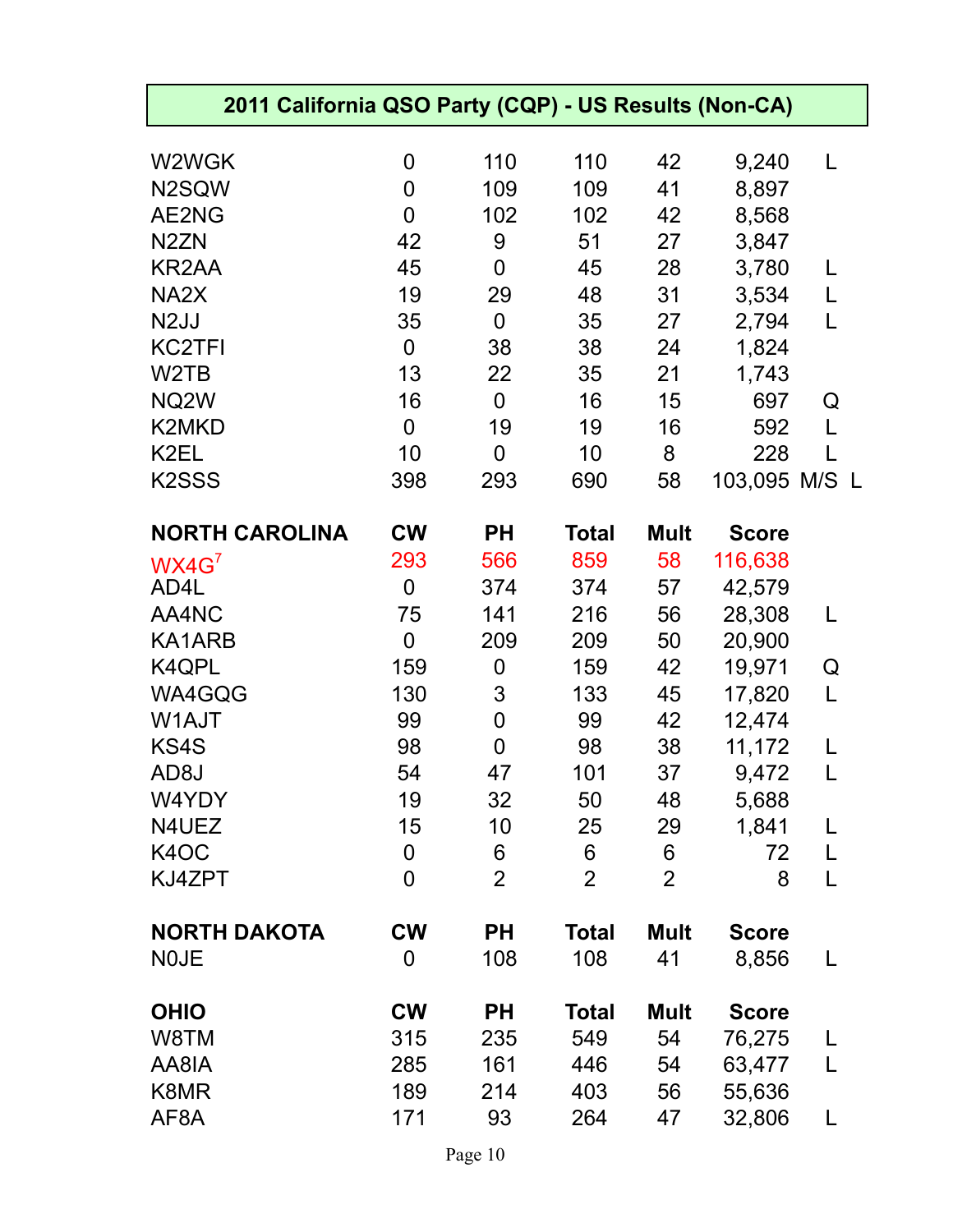| 2011 California QSO Party (CQP) - US Results (Non-CA) |                |                |              |             |              |   |
|-------------------------------------------------------|----------------|----------------|--------------|-------------|--------------|---|
| N <sub>2</sub> OPW                                    | 115            | 114            | 229          | 50          | 28,600       | L |
| W8IDM                                                 | 137            | 48             | 185          | 42          | 21,231       | L |
| <b>K8WDN</b>                                          | 158            | 0              | 158          | 43          | 20,317       | L |
| W8CAR                                                 | 138            | 17             | 155          | 45          | 20,160       | L |
| N8BJQ                                                 | 156            | 0              | 156          | 41          | 19,188       |   |
| NR8R                                                  | 0              | 190            | 190          | 48          | 18,240       | L |
| W8KNO                                                 | $\overline{0}$ | 174            | 174          | 49          | 17,052       | L |
| K8MP                                                  | 86             | 1              | 87           | 39          | 10,140       |   |
| K8FZY                                                 | $\mathbf 0$    | 111            | 111          | 44          | 9,768        |   |
| <b>NS80</b>                                           | 53             | 52             | 105          | 36          | 9,432        | L |
| K8SEM                                                 | 0              | 111            | 111          | 39          | 8,658        | L |
| <b>KB8OIU</b>                                         | 0              | 108            | 108          | 39          | 8,385        | L |
| KD8GIJ                                                | $\overline{0}$ | 103            | 103          | 38          | 7,828        | L |
| N9AUG                                                 | 74             | $\mathbf 0$    | 74           | 35          | 7,770        | L |
| W8WTD                                                 | 0              | 98             | 98           | 39          | 7,644        | L |
| KD8HHG                                                | 0              | 60             | 60           | 30          | 3,600        | L |
| NA8W                                                  | 0              | 38             | 38           | 44          | 3,300        | L |
| WC8Z                                                  | $\overline{0}$ | 51             | 51           | 25          | 2,550        | L |
| WW8ZZ                                                 | 0              | 35             | 35           | 26          | 1,820        |   |
| <b>OKLAHOMA</b>                                       | <b>CW</b>      | <b>PH</b>      | <b>Total</b> | <b>Mult</b> | <b>Score</b> |   |
| K5CM                                                  | 153            | 89             | 241          | 48          | 30,456       | L |
| AD8B                                                  | 0              | 224            | 224          | 51          | 22,797       |   |
| <b>WD0GTY</b>                                         | 58             | 101            | 159          | 47          | 17,625       |   |
| KK5JY                                                 | 87             | $\mathbf 0$    | 87           | 38          | 9,861        |   |
| AA5CK                                                 | $\mathbf 0$    | 75             | 75           | 36          | 5,364        | Q |
| AA5JG                                                 | 52             | $\overline{0}$ | 52           | 30          | 4,680        | L |
| <b>OREGON</b>                                         | <b>CW</b>      | <b>PH</b>      | <b>Total</b> | <b>Mult</b> | <b>Score</b> |   |
| NE7D                                                  | 225            | 126            | 351          | 52          | 48,126       | L |
| <b>KF7GNI</b>                                         | $\mathbf 0$    | 236            | 236          | 50          | 23,600       |   |
| KI7Y                                                  | 163            | $\mathbf 0$    | 163          | 43          | 21,027       |   |
| N7VS                                                  | 102            | 69             | 171          | 46          | 20,355       | L |
| W7YMS                                                 | 117            | $\mathbf 0$    | 117          | 43          | 15,093       |   |
| K7JJ                                                  | 84             | 40             | 124          | 42          | 13,902       |   |
| W7WHY                                                 | 83             | $\mathbf 0$    | 83           | 33          | 8,217        |   |
| K7ZZZ                                                 | 1              | 53             | 54           | 55          | 5,995        | L |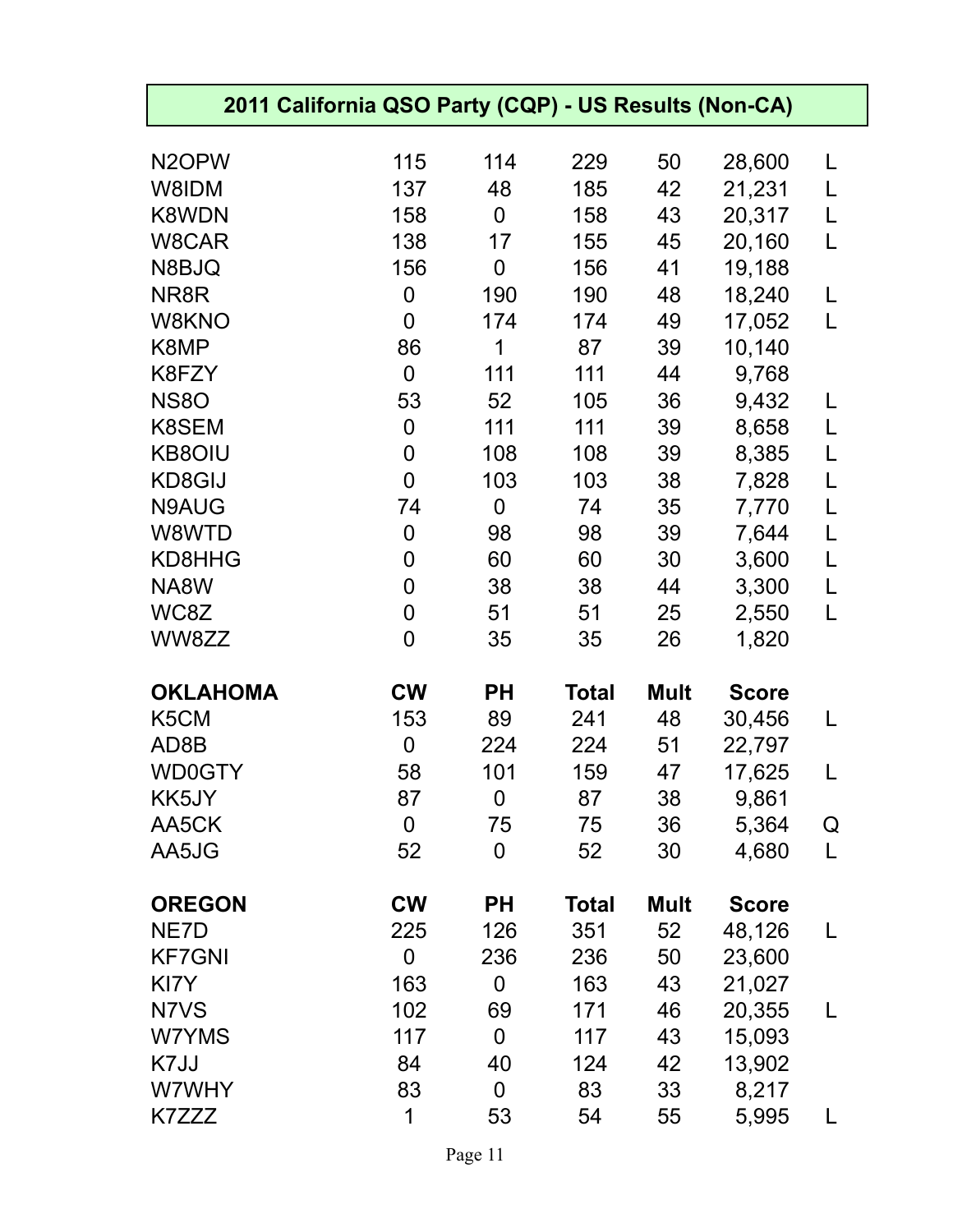| 2011 California QSO Party (CQP) - US Results (Non-CA) |                |                |              |             |              |     |  |  |
|-------------------------------------------------------|----------------|----------------|--------------|-------------|--------------|-----|--|--|
| NB <sub>7</sub> O                                     | $\mathbf 0$    | 78             | 78           | 34          | 5,304        | L   |  |  |
| <b>WA7SHP</b>                                         | 53             | $\mathbf 0$    | 53           | 29          | 4,611        |     |  |  |
| K7JKM                                                 | 0              | 28             | 28           | 23          | 1,265        | L   |  |  |
| KD7JET                                                | $\overline{0}$ | 17             | 17           | 15          | 510          | L   |  |  |
| <b>PENNSYLVANIA</b>                                   | <b>CW</b>      | <b>PH</b>      | <b>Total</b> | <b>Mult</b> | <b>Score</b> |     |  |  |
| <b>WA3HAE</b>                                         | 390            | 190            | 579          | 57          | 88,207       | L   |  |  |
| <b>W0BR</b>                                           | 47             | 419            | 466          | 58          | 56,724       |     |  |  |
| N3RJ                                                  | 215            | 189            | 404          | 55          | 56,210       |     |  |  |
| K3GY                                                  | 148            | 131            | 278          | 51          | 35,878       |     |  |  |
| W3AG                                                  | 175            | 65             | 240          | 51          | 33,328       | L   |  |  |
| ND3R                                                  | 131            | 90             | 220          | 52          | 29,666       | L   |  |  |
| K3ONW                                                 | 190            | $\mathbf 0$    | 190          | 49          | 27,930       |     |  |  |
| AA3LX                                                 | 95             | 101            | 196          | 54          | 26,217       | L   |  |  |
| WB3DOM                                                | 123            | 75             | 197          | 49          | 25,308       | L   |  |  |
| N3KR                                                  | 153            | $\mathbf 0$    | 153          | 45          | 20,587       | L   |  |  |
| K3SV                                                  | 66             | 41             | 107          | 42          | 11,760       |     |  |  |
| AA2AD                                                 | 83             | 32             | 115          | 37          | 11,581       | L   |  |  |
| K3WW                                                  | 80             | 24             | 104          | 39          | 11,232       |     |  |  |
| W3RP                                                  | $\mathbf 0$    | 116            | 116          | 44          | 10,164       | L   |  |  |
| K3MD                                                  | 58             | 46             | 104          | 36          | 9,540        | L   |  |  |
| N3XUD                                                 | $\mathbf 0$    | 81             | 81           | 32          | 5,184        |     |  |  |
| WA3AAN                                                | 38             | $\mathbf 0$    | 38           | 26          | 2,964        | L   |  |  |
| KW3A                                                  | 10             | 27             | 37           | 22          | 1,815        |     |  |  |
| AA3B                                                  | 323            | 229            | 552          | 56          | 79,912       | M/S |  |  |
| <b>RHODE ISLAND</b>                                   | <b>CW</b>      | <b>PH</b>      | <b>Total</b> | Mult        | <b>Score</b> |     |  |  |
| W1WIU                                                 | $\overline{7}$ | 81             | 87           | 40          | 7,220        |     |  |  |
| W1WBB                                                 | 34             | $\mathbf 0$    | 34           | 24          | 2,448        | L   |  |  |
| K1NEF                                                 | 14             | $\overline{0}$ | 14           | 12          | 504          |     |  |  |
| <b>SOUTH CAROLINA</b>                                 | <b>CW</b>      | <b>PH</b>      | <b>Total</b> | <b>Mult</b> | <b>Score</b> |     |  |  |
| N4XL <sup>8</sup>                                     | 258            | 421            | 679          | 57          | 92,026       |     |  |  |
| KM4RK                                                 | $\mathbf 0$    | 66             | 66           | 33          | 4,323        | L   |  |  |
| <b>SOUTH DAKOTA</b>                                   | <b>CW</b>      | <b>PH</b>      | <b>Total</b> | <b>Mult</b> | <b>Score</b> |     |  |  |
| <b>K0WIU</b>                                          | 0              | 92             | 92           | 41          | 7,544        | L   |  |  |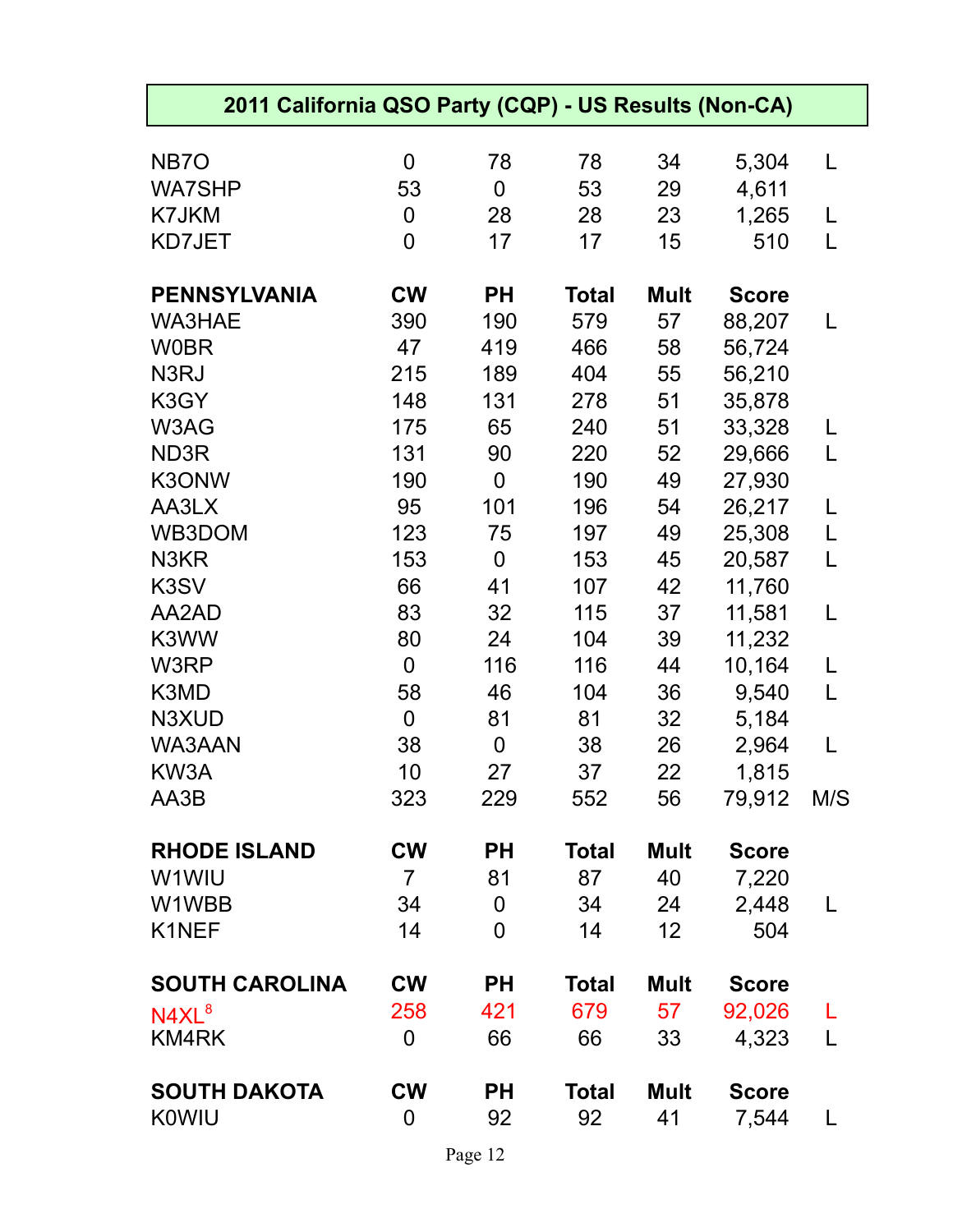| 2011 California QSO Party (CQP) - US Results (Non-CA) |                  |             |              |             |              |      |
|-------------------------------------------------------|------------------|-------------|--------------|-------------|--------------|------|
| <b>KB0WSW</b>                                         | 0                | 51          | 51           | 29          | 2,929        | L    |
| <b>KOVVY</b>                                          | $\overline{0}$   | 28          | 28           | 17          | 952          | S    |
|                                                       |                  |             |              |             |              |      |
| <b>TENNESSEE</b>                                      | <b>CW</b>        | <b>PH</b>   | <b>Total</b> | <b>Mult</b> | <b>Score</b> |      |
| NA4K                                                  | 309              | 450         | 759          | 58          | 105,908      | L    |
| K4RO                                                  | 263              | 520         | 782          | 57          | 104,110      |      |
| AB4GG                                                 | $\mathbf 0$      | 595         | 595          | 58          | 69,020       |      |
| AD4EB                                                 | 399              | 0           | 399          | 52          | 62,244       |      |
| <b>WO40</b>                                           | 62               | 440         | 501          | 58          | 61,683       |      |
| N4VV                                                  | 339              | 0           | 339          | 50          | 50,775       |      |
| W4UT                                                  | 184              | 165         | 349          | 56          | 49,392       | Q    |
| W4NZ                                                  | 300              | 0           | 300          | 51          | 45,823       |      |
| K4LTA                                                 | 270              | 0           | 270          | 50          | 40,500       | L    |
| K <sub>1</sub> GU                                     | 269              | 0           | 269          | 50          | 40,275       |      |
| N4ARO                                                 | 184              | 78          | 262          | 53          | 37,444       | L    |
| N4DW                                                  | 238              | 0           | 238          | 46          | 32,844       | L    |
| N4ZZ                                                  | 112              | 120         | 232          | 50          | 28,750       |      |
| W4BK                                                  | 119              | 101         | 219          | 45          | 25,042       | L    |
| K4NP                                                  | 183              | $\mathbf 0$ | 183          | 44          | 24,156       | L    |
| <b>W2OO</b>                                           | 79               | 124         | 203          | 49          | 23,765       |      |
| K1GIG                                                 | $\mathbf 0$      | 221         | 221          | 50          | 22,050       | YL L |
| K4MCK                                                 | 15               | 195         | 209          | 47          | 20,327       | L    |
| <b>WD8RYC</b>                                         | 108              | 36          | 144          | 45          | 17,775       |      |
| KS4X                                                  | 26               | 129         | 155          | 51          | 17,059       |      |
| W6UB                                                  | 115              | $\mathbf 0$ | 115          | 40          | 13,800       |      |
| AI4DB                                                 | $\mathbf 0$      | 113         | 113          | 39          | 8,775        |      |
| NS4X                                                  | 25               | 77          | 101          | 36          | 8,154        |      |
| K2OWR                                                 | $\mathbf 0$      | 103         | 103          | 37          | 7,622        |      |
| WA4JA                                                 | $\overline{0}$   | 100         | 100          | 38          | 7,600        |      |
| NA4C                                                  | 29               | 31          | 60           | 37          | 5,513        | L    |
| N4SR                                                  | 30               | $\mathbf 0$ | 30           | 22          | 1,947        |      |
| K4BP                                                  | $\boldsymbol{0}$ | 35          | 35           | 21          | 1,470        | L    |
| WF7T                                                  | 24               | $\mathbf 0$ | 24           | 15          | 1,080        | L    |
| N4DTF                                                 | $\boldsymbol{0}$ | 26          | 26           | 16          | 832          | L    |
| NY4S                                                  | 0                | 19          | 19           | 14          | 518          | Q    |
| KC4YBO                                                | $\overline{0}$   | 6           | 6            | 5           | 55           | L    |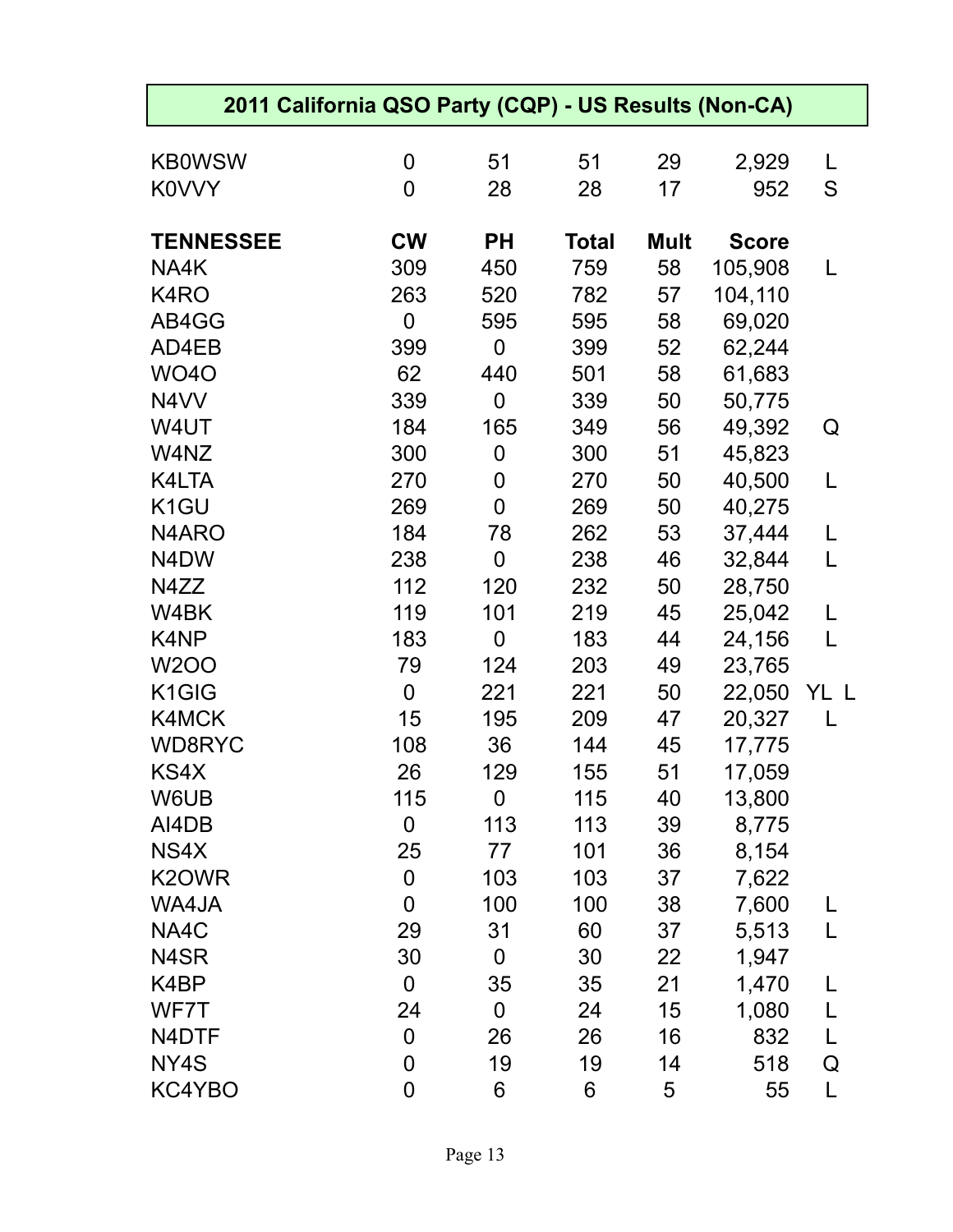| 2011 California QSO Party (CQP) - US Results (Non-CA) |                |                  |              |             |              |              |
|-------------------------------------------------------|----------------|------------------|--------------|-------------|--------------|--------------|
| <b>TEXAS</b>                                          | <b>CW</b>      | <b>PH</b>        | <b>Total</b> | <b>Mult</b> | <b>Score</b> |              |
| N <sub>5</sub> J <sub>B</sub>                         | 313            | 662              | 974          | 58          | 131,109      |              |
| NR5M                                                  | 0              | 1,080            | 1,080        | 58          | 125,222      |              |
| N <sub>1</sub> CC                                     | 223            | 488              | 711          | 57          | 93,765       | L            |
| KU <sub>5</sub> B                                     | 184            | 381              | 565          | 58          | 76,212       |              |
| <b>WB5KIA</b>                                         | 214            | 292              | 506          | 57          | 69,882       | L            |
| AC5K                                                  | 319            | $\boldsymbol{0}$ | 319          | 51          | 48,730       | L            |
| N <sub>5</sub> ZK                                     | 264            | 0                | 264          | 52          | 41,106       |              |
| AE5X                                                  | 248            | $\overline{0}$   | 248          | 50          | 37,125       |              |
| W5RTA                                                 | 39             | 273              | 311          | 56          | 36,988 M/S L |              |
| W8FN                                                  | 204            | 53               | 257          | 50          | 35,825       |              |
| N5TM                                                  | 220            | $\boldsymbol{0}$ | 220          | 50          | 32,925       |              |
| N5UJ (NM6E op)                                        | 64             | 195              | 258          | 52          | 30,134       | M/S          |
| K <sub>2</sub> D <sub>G</sub>                         | 209            | 0                | 209          | 46          | 28,842       | Q            |
| NO <sub>5</sub> W                                     | 200            | 0                | 200          | 48          | 28,728       | L            |
| NM <sub>5</sub> M                                     | 183            | $\mathbf 0$      | 183          | 47          | 25,732       | L            |
| WA5IYX                                                | $\mathbf 0$    | 208              | 208          | 52          | 21,632       | L            |
| K5DHY                                                 | 0              | 203              | 203          | 52          | 21,112       | L            |
| K3TD (+ W3TD)                                         | 0              | 184              | 184          | 48          | 17,664 M/S   | $\mathsf{L}$ |
| NW5Q                                                  | $\overline{0}$ | 170              | 170          | 51          | 17,289       |              |
| KE5LQ                                                 | 23             | 143              | 166          | 46          | 16,284       | L            |
| N <sub>5</sub> NK                                     | 103            | $\mathbf 0$      | 103          | 44          | 13,596       | L            |
| K5AEM                                                 | 87             | 13               | 100          | 45          | 12,915       | L            |
| <b>KE5BUS</b>                                         | 0              | 132              | 132          | 41          | 10,824       | L            |
| K5TRI                                                 | 0              | 113              | 113          | 42          | 9,450        | L            |
| KD6CUB                                                | 0              | 100              | 100          | 46          | 9,154        | L            |
| K5OAI                                                 | 1              | 95               | 96           | 46          | 8,809        | L            |
| W5RAW                                                 | $\overline{0}$ | 92               | 92           | 40          | 7,320        | L            |
| K5GQ                                                  | 68             | $\mathbf 0$      | 68           | 36          | 7,290        | L            |
| K5KMS                                                 | $\mathbf 0$    | 77               | 77           | 36          | 5,544        |              |
| N5JEP                                                 | 3              | 75               | 78           | 32          | 5,056        |              |
| K5MLC                                                 | $\mathbf 0$    | 66               | 66           | 37          | 4,847        |              |
| K5WW                                                  | $\overline{0}$ | 61               | 61           | 35          | 4,270        | L            |
| N5NA                                                  | 45             | $\mathbf 0$      | 45           | 29          | 3,915        | L            |
| W3DYA                                                 | 29             | $\mathbf 0$      | 29           | 42          | 3,654        | L            |
| AE5NO                                                 | $\overline{0}$ | 57               | 57           | 29          | 3,277        | L            |
| WB5MEX                                                | 35             | $\mathbf 0$      | 35           | 26          | 2,730        | L            |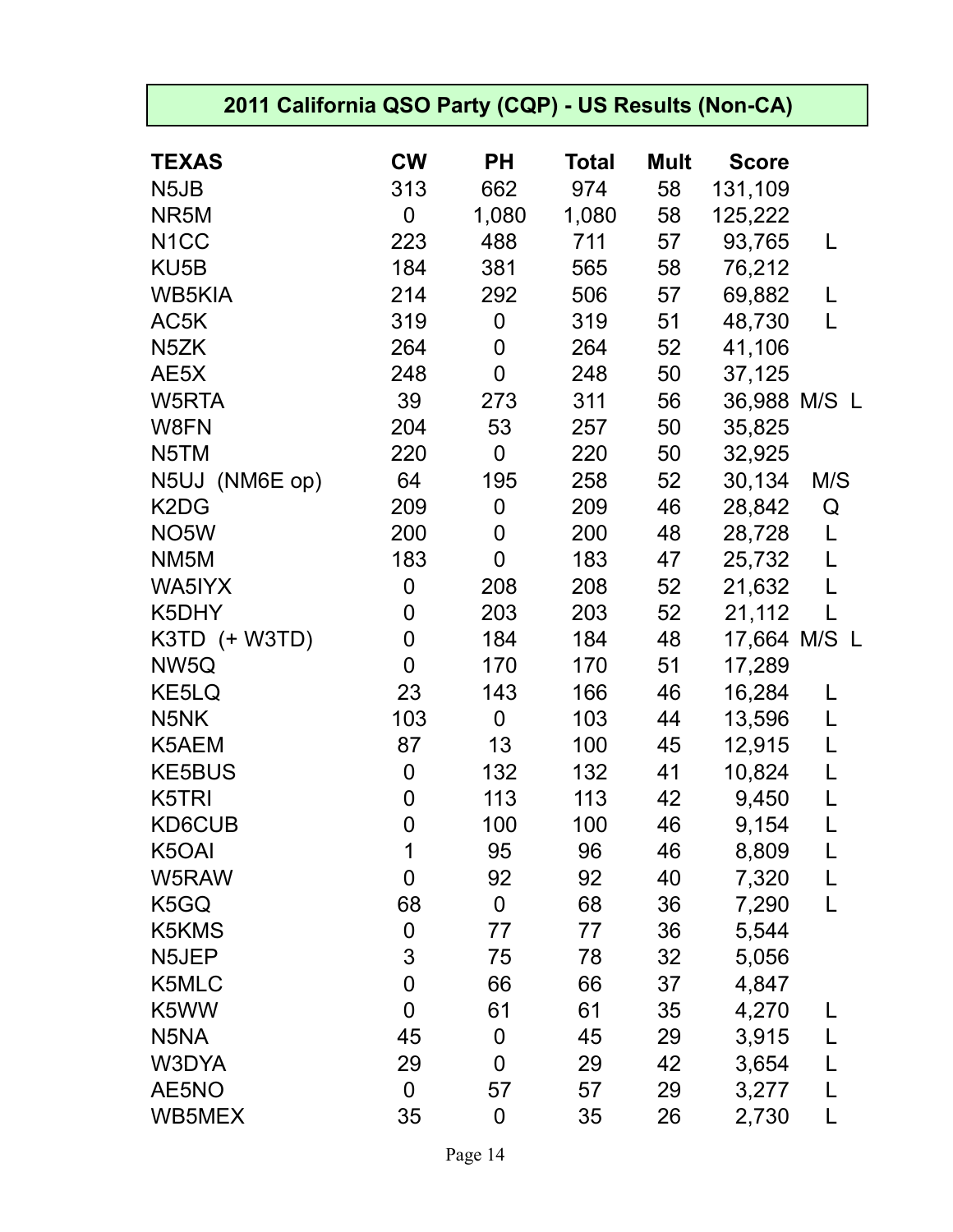| 2011 California QSO Party (CQP) - US Results (Non-CA) |                |                |              |                |                |             |
|-------------------------------------------------------|----------------|----------------|--------------|----------------|----------------|-------------|
| N <sub>5</sub> OE                                     | 33             | $\mathbf 0$    | 33           | 26             | 2,574          | Q           |
| WB8LBZ                                                | $\mathbf 0$    | 49             | 49           | 26             | 2,522          | L           |
| N5UBL                                                 | $\overline{0}$ | 42             | 42           | 25             | 2,100          | L           |
| W5ESE                                                 | 30             | 0              | 30           | 23             | 2,035          | Q           |
| <b>KB5DRJ</b>                                         | 0              | 23             | 23           | 16             | 720            | L           |
| N5AUS                                                 | $\overline{0}$ | 4              | 4            | $\overline{2}$ | 16             | L           |
| <b>UTAH</b>                                           | <b>CW</b>      | <b>PH</b>      | <b>Total</b> | <b>Mult</b>    | <b>Score</b>   |             |
| K7UT                                                  | 174            | 237            | 411          | 58             | 57,710         |             |
| W7WES                                                 | 0              | 21             | 21           | 24             | 1,008          |             |
| <b>VIRGINIA</b>                                       | <b>CW</b>      | <b>PH</b>      | <b>Total</b> | <b>Mult</b>    | <b>Score</b>   |             |
| K7SV                                                  | 339            | 346            | 685          | 56             | 95,704         | L           |
| W4AU                                                  | 315            | $\overline{2}$ | 317          | 53             | 50,217         |             |
| W4GDG                                                 | 219            | $\mathbf 0$    | 219          | 52             | 34,086         | L           |
| K4ORD                                                 | 204            | $\overline{0}$ | 204          | 50             | 30,600         | L           |
| AI4SV                                                 | 170            | 53             | 223          | 47             | 28,905         | L           |
| N3UA                                                  | 140            | 69             | 209          | 47             | 26,179         | L           |
| KG4W                                                  | 145            | 0              | 145          | 44             | 19,140         |             |
| AB4SF                                                 | $\overline{4}$ | 190            | 194          | 49             | 19,134         | L           |
| <b>K0ZR</b>                                           | 89             | 52             | 141          | 43             | 15,910         |             |
| K4OSO                                                 | 105            | $\mathbf 0$    | 105          | 41             | 12,853         | L           |
| N3TG                                                  | 109            | $\overline{0}$ | 109          | 36             | 11,772         |             |
| KO4GS                                                 | $\overline{0}$ | 113            | 113          | 47             | 10,622         |             |
| W4SHG                                                 | 23             | 80             | 102          | 39             | 8,833          |             |
| KJ4OAP                                                | $\mathbf 0$    | 83             | 83           | 38             | 6,270          | L           |
| W4EON                                                 | 39             | 28             | 67           | 36             | 6,192          |             |
| N3BM                                                  | 49             | 0              | 49           | 32             | 4,656          |             |
| KG4ZXK                                                | $\mathbf 0$    | 61             | 61           | 34             | 4,114          |             |
| AA4KD                                                 | 27             | 28             | 55           | 28             | 3,808          |             |
| AI4WU                                                 | $\mathbf 0$    | 54             | 54           | 30             | 3,210          |             |
| W4DUK                                                 | 0              | 50             | 50           | 27             | 2,673          |             |
| <b>KB3IPD</b>                                         | $\mathbf 0$    | 23             | 23           | 17             | 765            |             |
| KJ4VTH                                                | 0              | 40             | 40           | $\mathbf 0$    |                | 0. Checklog |
| W4JHU                                                 | $\overline{0}$ | 1              | 1            | 1              | $\overline{2}$ |             |
| WQ3C (+ KK4EAB)                                       | 0              | 30             | 30           | 19             | 1,140          | M/S         |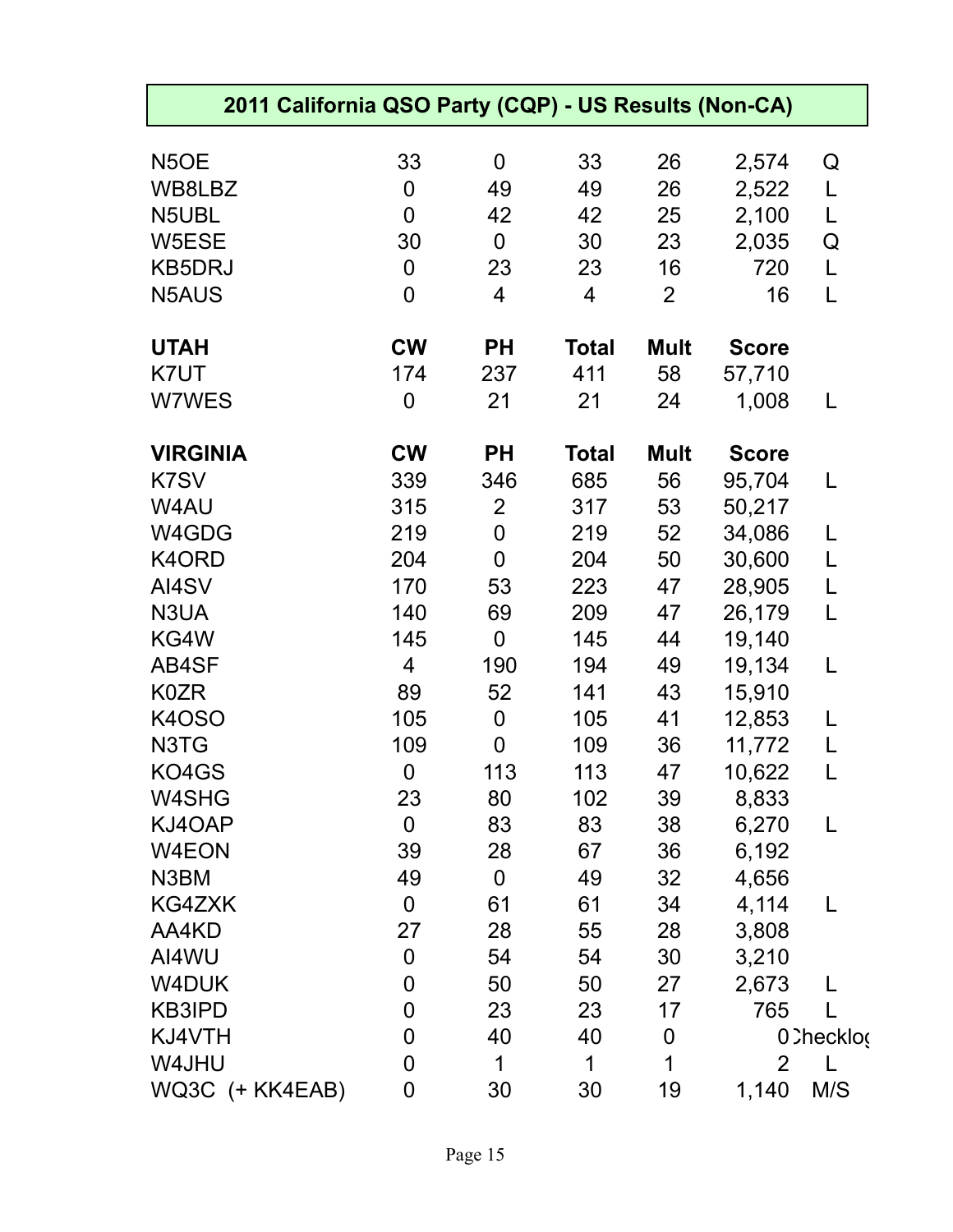| 2011 California QSO Party (CQP) - US Results (Non-CA) |                  |                |              |             |              |    |
|-------------------------------------------------------|------------------|----------------|--------------|-------------|--------------|----|
| <b>WASHINGTON</b>                                     | <b>CW</b>        | <b>PH</b>      | Total        | <b>Mult</b> | <b>Score</b> |    |
| W7GKF                                                 | 288              | 359            | 647          | 57          | 90,117       |    |
| W7OM                                                  | 244              | 133            | 377          | 53          | 52,814       | L  |
| K7WA                                                  | 235              | $\mathbf 0$    | 235          | 49          | 34,545       | L  |
| <b>WA7PRC</b>                                         | 73               | 140            | 212          | 52          | 25,818       |    |
| K7RL                                                  | 64               | 135            | 199          | 51          | 23,562       |    |
| N7EIE                                                 | 167              | $\mathbf 0$    | 167          | 45          | 22,477       | L  |
| N7KN                                                  | $\mathbf 0$      | 169            | 169          | 52          | 17,576       | L  |
| WX7P                                                  | 0                | 193            | 193          | 43          | 16,555       |    |
| AI7AA                                                 | 114              | $\mathbf 0$    | 114          | 44          | 15,048       | L  |
| <b>K7HBN</b>                                          | 105              | 0              | 105          | 47          | 14,734       | L  |
| W7VJ                                                  | 108              | $\overline{0}$ | 108          | 41          | 13,222       |    |
| <b>WA0WWW</b>                                         | 61               | 56             | 117          | 41          | 12,095       | L  |
| <b>WW7CA</b>                                          | 0                | 129            | 129          | 46          | 11,822       | YL |
| WI7F                                                  | 0                | 111            | 111          | 44          | 9,768        | L  |
| K9QJS                                                 | 0                | 116            | 116          | 39          | 9,009        | L  |
| NN7F                                                  | $\overline{0}$   | 97             | 97           | 46          | 8,924        |    |
| WW7D                                                  | 60               | 31             | 91           | 37          | 8,917        | L  |
| K7ZG                                                  | 68               | $\mathbf 0$    | 68           | 38          | 7,752        | L  |
| KC7H                                                  | $\overline{0}$   | 87             | 87           | 43          | 7,482        | L  |
| WB4SPB                                                | 59               | $\mathbf 0$    | 59           | 29          | 5,133        | L  |
| W7VXS                                                 | 35               | 26             | 61           | 28          | 4,396        | L  |
| N7VPN                                                 | $\boldsymbol{0}$ | 62             | 62           | 32          | 3,968        | L  |
| K7DVD                                                 | 1                | 51             | 52           | 30          | 3,150        |    |
| W7POE                                                 | 41               | $\overline{0}$ | 41           | 24          | 2,916        | L  |
| <b>KA7RRA</b>                                         | $\overline{0}$   | 52             | 52           | 28          | 2,884        | L  |
| N7QMT                                                 | 0                | 29             | 29           | 20          | 1,160        | L  |
| <b>WISCONSIN</b>                                      | <b>CW</b>        | <b>PH</b>      | <b>Total</b> | <b>Mult</b> | <b>Score</b> |    |
| K <sub>1</sub> TN                                     | 389              | $\mathbf 0$    | 389          | 51          | 59,440       | L  |
| NV9L                                                  | 0                | 354            | 354          | 56          | 39,648 YL L  |    |
| <b>KC9MEA</b>                                         | 159              | 80             | 239          | 46          | 29,233       |    |
| W9UX                                                  | 207              | 0              | 207          | 45          | 27,945       | L  |
| W9AV                                                  | 72               | 145            | 217          | 50          | 25,300       | L  |
| N0OKS                                                 | 129              | $\mathbf 0$    | 129          | 40          | 15,480       | Q  |
| W9OA                                                  | 115              | $\mathbf 0$    | 115          | 44          | 15,114       | L  |
| W9ROG                                                 | 0                | 155            | 155          | 47          | 14,570       | L  |